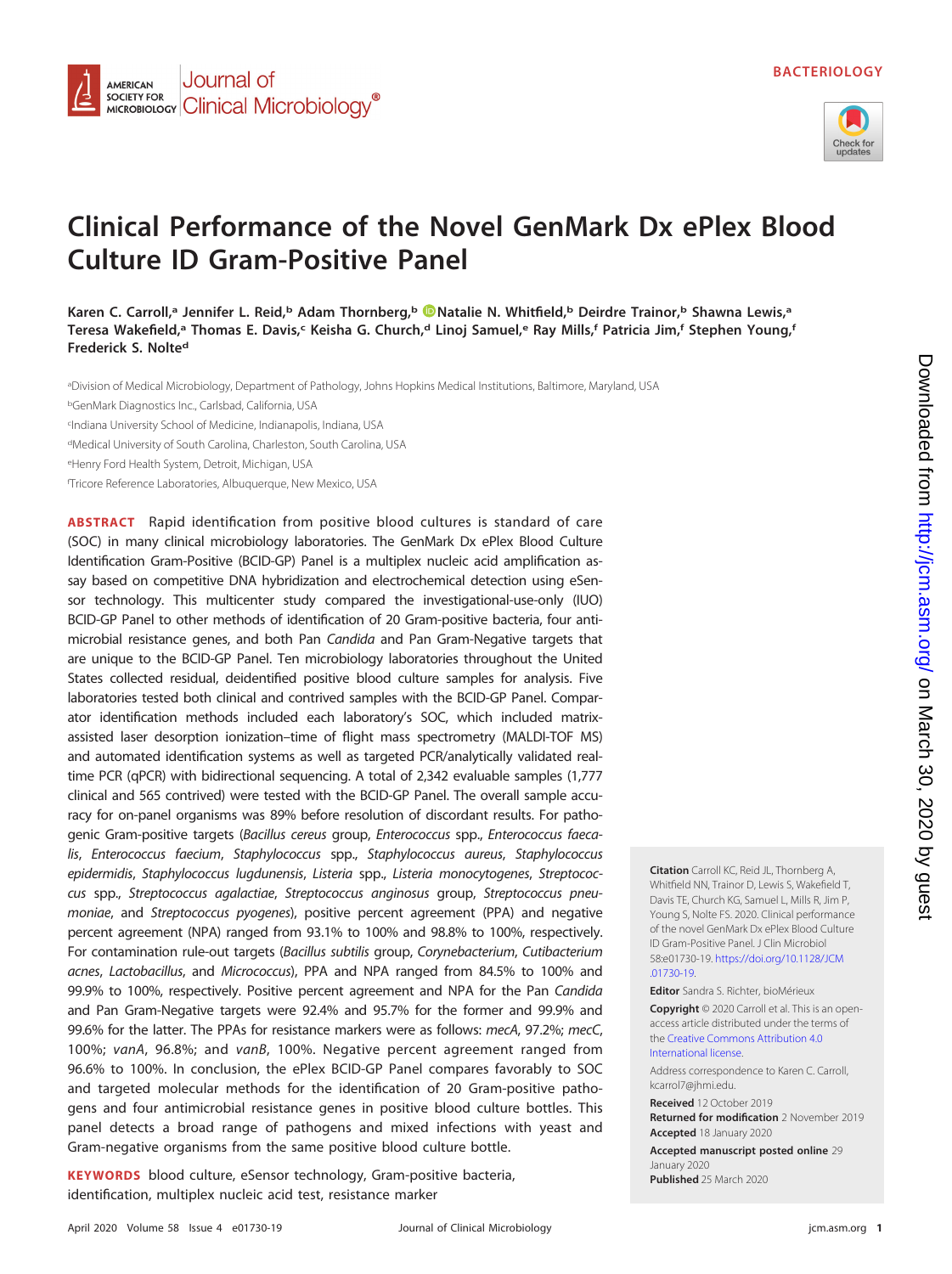**I** n 2016, septicemia was ranked as the 11th leading cause of death in the United States [\(1\)](#page-17-0). While outcomes for critically ill patients have improved, worldwide trends indicate n 2016, septicemia was ranked as the 11th leading cause of death in the United States increasing incidences of bacteremia and candidemia [\(2](#page-17-1)[–](#page-17-2)[5\)](#page-17-3). In addition, reports indicate that the number of intensive care unit admissions related to community-acquired bacteremia have increased, likely related to the aging population and associated comorbidities [\(2\)](#page-17-1). It was estimated that 19 to 28% of bloodstream infections in North America were nosocomially acquired [\(6\)](#page-17-4). Regardless of whether infections are acquired in the community or the hospital, mortality remains high. Poor outcomes, including death, related to bloodstream infections correlate with delayed administration of active antimicrobial treatment [\(7](#page-17-5)[–](#page-17-6)[10\)](#page-17-7).

Rapid detection of the causative organism in positive blood cultures, especially when combined with antimicrobial stewardship, reduces the interval between recognition of bacteremia and appropriate therapy by 18 to 24 h or longer [\(11](#page-17-8)[–](#page-17-9)[14\)](#page-17-10). In a systematic review by Timbrook et al., it was determined that when the use of rapid molecular diagnostic methods in the identification of the microorganism causing bloodstream infections was combined with antimicrobial stewardship interventions, mortality risk was significantly lower than with conventional microbiology methods [\(15\)](#page-17-11), prompting the authors to recommend their use as standard of care. Several pathogen-specific assays, broader multiplex panel tests applying nucleic acid amplification and nonamplified array technologies, and matrix-assisted laser desorption ionization–time of flight mass spectrometry (MALDI-TOF MS) have been routinely incorporated into many laboratory workflows in the United States [\(11](#page-17-8)[–](#page-17-11)[16\)](#page-17-12). Many of these assays are limited by the number of pathogens they can detect, and almost all of them have difficulty with differentiation of species in polymicrobial bacteremia [\(17](#page-17-13)[–](#page-17-14)[19\)](#page-17-15). Differentiation of species is an important issue since up to 8 to 12% of bloodstream infections are reported to be polymicrobial [\(4,](#page-17-2) [8\)](#page-17-16).

The GenMark Dx ePlex blood culture identification Gram-positive (BCID-GP) Panel is an FDA-cleared qualitative multiplex nucleic acid amplification assay intended for use on the GenMark Dx ePlex instrument that detects 20 Gram-positive species or groups and mecA, mecC, vanA, and vanB resistance genes. In addition, the panels contain Pan Gram-Negative and Pan Candida probes for extended coverage outside of the Grampositive organisms. The goal of this multicenter study was to evaluate the clinical performance of the GenMark Dx ePlex investigational-use-only (IUO) BCID-GP Panel compared to conventional methods for identification and antimicrobial resistance gene detection for common Gram-positive organisms recovered from positive blood cultures.

### **MATERIALS AND METHODS**

**Study population.** The study population included patients of all ages and genders with positive blood cultures collected for standard patient care and diagnosis at 10 geographically diverse clinical sites located in the United States from the following nine cities: Albuquerque, NM; Baltimore, MD; Charleston, SC; Danville, PA; Detroit, MI (two sites); Harvey, IL; Indianapolis, IN; Milwaukee, WI; and San Diego, CA.

**Specimen collection.** A total of 719 samples with positive Gram stain results were prospectively collected; 400 samples were collected from June 2014 through July 2016 from three sites and frozen for future testing, and 319 samples were collected from January through March 2018 from five sites and tested fresh. The majority of samples were collected from subjects at hospitals or medical centers. To supplement the results of the prospective collection, 586 samples with positive Gram stain results for lower-prevalence Gram-positive organisms were retrospectively collected from 10 sites. Additionally, 566 samples were contrived for Gram-positive organisms with very low prevalence. For evaluation of the Pan targets only, 484 retrospective samples with Gram-negative or fungal Gram stain results were included.

Contrived samples were prepared by aseptically injecting 3 to 10 ml of human whole blood (Bioreclamation, Westbury, NY) into a BD Bactec blood culture bottle (Plus Aerobic/F, Plus Anaerobic/F, Lytic/10 Anaerobic/F, or Peds Plus/F). Table S1 in the supplemental material contains a list of organisms used for the contrived samples. The 27 Micrococcus samples were contrived using quantified glycerol stocks spiked into incubated blood. For the remaining samples, the bottles were then inoculated with a colony or colonies from a pure culture. The bacterial suspension was prepared by using a loop to collect fresh culture from an agar plate and suspending it in saline to approximately a 0.5 McFarland standard via reading the optical desity at 600 nm (OD<sub>600</sub>) (0.5 McFarland is approximately 1.5  $\times$  10<sup>8</sup> CFU/ml). This bacterial suspension was diluted either 1:100 ( $n = 483$ ), 1:1,000 ( $n = 27$ ), or 1:10,000 ( $n = 29$ ), and then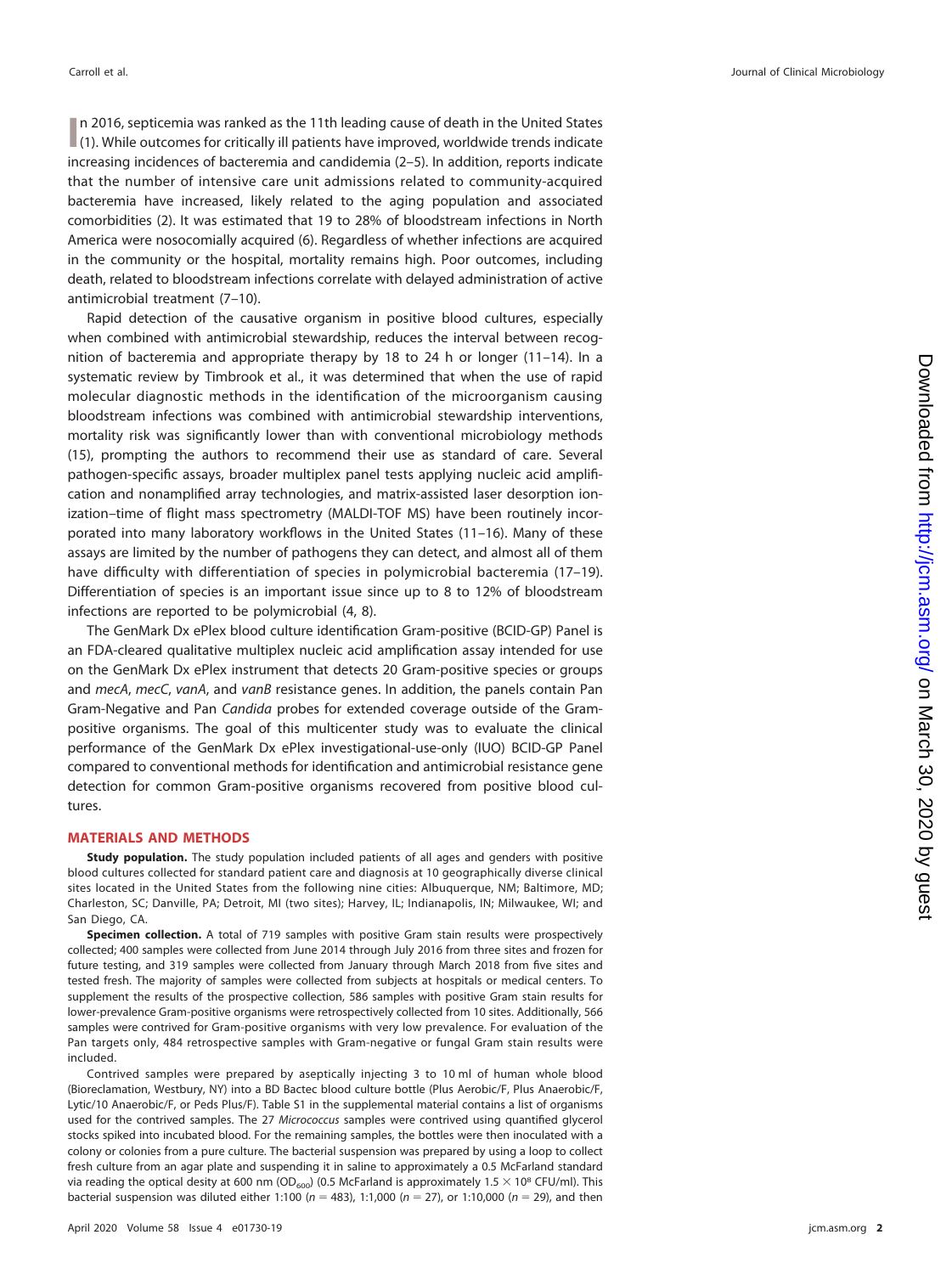either 100  $\mu$ l (n = 499) or 1 ml (n = 40) was used to inoculate a Bactec bottle containing blood. The 1-ml inoculum was used for some of the Bacillus and Cutibacterium acnes replicates. The inoculum volumes were determined based on successful growth and time to detection in preliminary studies. The CFU added to the bottles ranged from  $\sim$  1  $\times$  10<sup>3</sup> to 2  $\times$  10<sup>6</sup>. The time to detection varied from 7 h to 5 days in 97% of the samples and was up to 10 days for the remaining samples. Of note, the organisms that required more than 5 days were Bacillus spp., Lactobacillus spp., Corynebacterium spp., and C. acnes.

**Overall study design and conduct.** Prospectively and retrospectively collected samples were cultured and tested as ordered, per the sites' standard operating procedures. All samples were deidentified, residual positive blood culture samples provided after the standard-of-care (SOC) testing was completed. The study was performed using two protocols, one for collection only and a second for collection and testing; both were approved by a central institutional review board (IRB) (Quorum, Seattle, WA) and/or the site's IRB.

Samples were tested at one of five clinical sites with the GenMark Dx ePlex IUO Blood Culture Identification Gram-Positive (BCID-GP) Panel. Investigational results were compared to the sites' SOC procedures for organism identification and sequencing for antimicrobial resistance genes (ARGs).

**GenMark Dx ePlex BCID-GP Panel testing.** The BCID-GP Panel was tested within 12 h of positivity as instructed by the manufacturer using the materials in the kit. Briefly, after the blood culture bottle was inverted several times to mix, 50  $\mu$ l was removed and added to the BCID-GP Panel cartridge through the sample loading port and the cap was depressed to close the port. Each cartridge was barcoded according to the manufacturer's instructions, scanned at the ePlex instrument, and inserted into an available bay. Upon completion of the assay run, the ePlex instrument ejected the cartridge for disposal and a BCID-GP Panel report was generated.

The BCID-GP Panel runs on the ePlex instrument, which automates all aspects of nucleic acid testing, including extraction, amplification, and detection, combining electrowetting and GenMark's eSensor technology in a single-use cartridge. eSensor technology is based on the principles of competitive DNA hybridization and electrochemical detection as previously described [\(20\)](#page-17-17).

The BCID-GP Panel identifies 20 Gram-positive bacteria and four antimicrobial resistance genes [\(Table](#page-3-0) [1\)](#page-3-0). It should be noted that if there are multiple Gram-positive cocci in a sample that is also positive for a resistance marker, there is no way to link the gene to the detected species. This would likely most commonly occur with mecA when the sample contains Staphylococcus aureus and one or more other staphylococci. The BCID-GP Panel also contains two targets to detect non-Gram-positive organisms using a Pan target approach. The Pan Gram-Negative target detects up to 95% of Gram-negative bacteria, including (but not limited to) Enterobacterales, Acinetobacter, Pseudomonas, Bacteroides, Stenotrophomonas maltophilia, Serratia, and Neisseria. Four key Candida species (Candida albicans, C. glabrata, C. krusei, and C. parapsilosis) are detected by the Pan Candida target. Like other commercial syndromic panel tests for use on positive blood culture bottles, this panel is designed to be a useful, rapid adjunct for the diagnosis of bloodstream infections.

**Comparator methods.** The comparator methods for organism identification consisted of standard laboratory procedures, including traditional culture, FDA-cleared MALDI-TOF MS (i.e., bioMérieux Vitek MS or Bruker Biotyper), and automated microbiological and biochemical techniques (e.g., Becton, Dickinson [BD] Phoenix, bioMérieux Vitek 2, or Siemens MicroScan). The majority (73.4%) of prospective fresh samples had organisms identified by an FDA-cleared MALDI-TOF MS system (Vitek MS or Bruker). The versions used by the sites are as follows: Johns Hopkins, the Bruker Microflex LT/SH IVD version 2.0; Detroit Medical Center, the Bruker Microflex LT/SH IVD version 2.0; Medical University of South Carolina (MUSC), Bruker Microflex LT/SH IVD version 4.0.11.0; Indiana University, Bruker Microflex LT/SH IVD version 3.2.14; Henry Ford Health System, Vitek MS version 2.2; and Tricore Laboratories, Bruker Microflex LT/SH IVD version 3.2.12.2. Prospective frozen samples were comprised of organisms identified by the bioMérieux Vitek 2 microbiology system (25.8%), Siemens MicroScan (23.3%), BD Phoenix (2.5%), or a wide variety of conventional manual methods. Organisms in the retrospective Gram-positive samples were identified primarily by the BD Phoenix (44.2%) or bioMérieux Vitek 2 (17.4%) microbiology system. Methods differed between the fresh and frozen samples due to sites changing methods between the collection time periods.

Due to known issues with organism identification, samples with Corynebacterium, Staphylococcus epidermidis, Staphylococcus hominis, or C. parapsilosis identified by standard laboratory procedures were confirmed using analytically validated PCR amplification assays followed by bidirectional sequencing (PCR/sequencing) or 16S rRNA gene sequencing [\(21](#page-17-18)[–](#page-17-19)[24\)](#page-17-20).

The comparator methods for ARGs were analytically validated real-time PCR (qPCR) amplification assay(s) followed by bidirectional sequencing for samples with the associated organisms identified (i.e., Staphylococcus and Enterococcus).

**Method for resolution of discordant results.** Results from collected samples that were discordant between the BCID-GP Panel and the comparator method(s) (i.e., false negative or false positive) were tested with PCR/sequencing and/or 16S sequencing to determine the presence or absence of the organism. For organisms and ARGs included on the BCID-GP Panel, a false-negative result occurred when the comparator method identified an organism or ARG that was not detected with the BCID-GP Panel. A false-positive result occurred when the BCID-GP Panel detected an organism or ARG that the comparator method did not identify.

**Statistical methods.** Positive percent agreement (PPA) and negative percent agreement (NPA) with comparator method results were determined for each target detected by the BCID-GP Panel. PPA was calculated as 100  $\times$  number of TP/(number of TP + number of FN), and NPA was calculated as 100  $\times$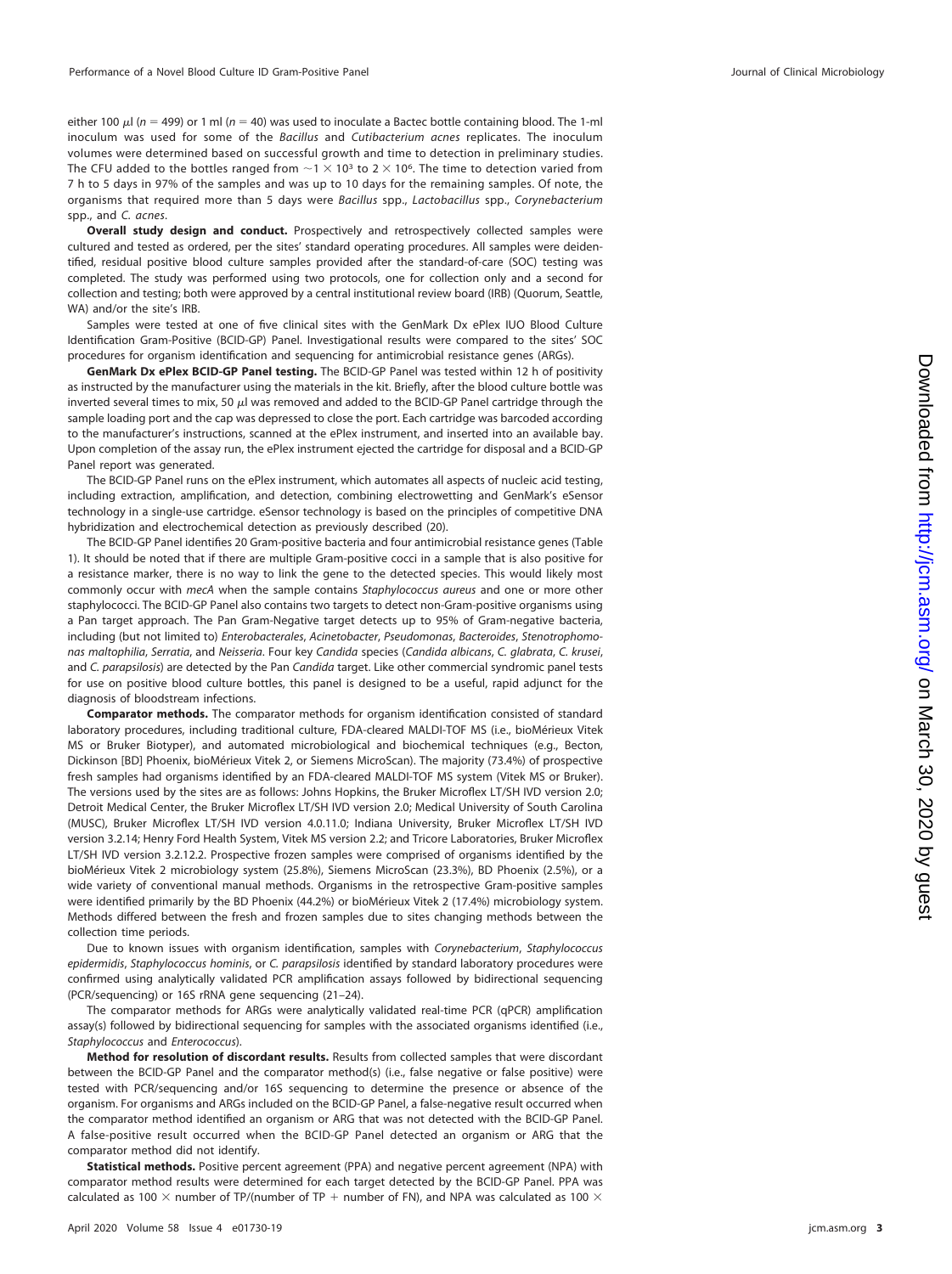#### <span id="page-3-0"></span>**TABLE 1** Targets detected by the ePlex BCID-GP Panel

| Type of target                             | Organism(s) or gene                     |
|--------------------------------------------|-----------------------------------------|
| Bacterium                                  | Bacillus cereus group <sup>a</sup>      |
|                                            | Bacillus subtilis group <sup>b</sup>    |
|                                            | Corynebacterium                         |
|                                            | Enterococcusc                           |
|                                            | Enterococcus faecalis                   |
|                                            | Enterococcus faecium                    |
|                                            | Lactobacillus <sup>d</sup>              |
|                                            | Listeriac                               |
|                                            | Listeria monocytogenes                  |
|                                            | <b>Micrococcus</b>                      |
|                                            | Cutibacterium (Propionibacterium) acnes |
|                                            | Staphylococcusc                         |
|                                            | Staphylococcus aureus                   |
|                                            | Staphylococcus epidermidis              |
|                                            | Staphylococcus lugdunensis              |
|                                            | Streptococcusc                          |
|                                            | Streptococcus agalactiae                |
|                                            | Streptococcus anginosus groupe          |
|                                            | Streptococcus pneumoniae                |
| Antimicrobial resistance gene <sup>f</sup> | mecA (methicillin resistance)           |
|                                            | mecC (methicillin resistance)           |
|                                            | vanA (vancomycin resistance)            |
|                                            | vanB (vancomycin resistance)            |
| Pan target                                 | Pan Gram-Negative <sup>9</sup>          |
|                                            | Pan Candidah                            |

aBacillus cereus and Bacillus thuringiensis.

**bBacillus subtilis, Bacillus amyloliquefaciens, Bacillus atrophaeus, and Bacillus licheniformis.** 

In the event that there is a species of Enterococcus, Listeria, Staphylococcus, or Streptococcus detected by the BCID-GP Panel, the genus-level target will always be detected along with the species that is identified (i.e., Staphylococcus epidermidis will appear on the ePlex BCID-GP Panel report as Staphylococcus spp. and Staphylococcus epidermidis).

dLactobacillus casei, Lactobacillus paracasei, Lactobacillus rhamnosus, and Lactobacillus zeae.

eStreptococcus anginosus, Streptococcus intermedius, Streptococcus constellatus.

f Antimicrobial resistance genes will not be detected without a corresponding organism on the ePlex BCID-GP Panel. Antimicrobial resistance genes mecA and mecC will populate only in the event that a Staphylococcus sp. is detected. Likewise, vanA and vanB will populate only in the event that an Enterococcus sp. is detected. gDetects up to 95% of Gram-negative bacteria, including (but not limited to) Enterobacterales, Acinetobacter, Pseudomonas, Bacteroides, Stenotrophomonas maltophilia, Serratia, and Neisseria. hCandida albicans, Candida glabrata, Candida parapsilosis, and Candida krusei.

number of TN/(number of TN  $+$  number of FP), where TP is true positives, FN is false negatives, TN is true negatives, and FP is false positives. The two-sided 95% score confidence interval (CI) was calculated for PPA and NPA.

### **RESULTS**

**Demographic/sample information, sample disposition, and run/sample accountability.** Demographic information for the evaluable prospectively and retrospectively collected subject samples is provided in Table S2. Slightly more than 50% of the subjects were male, with a median age of 60 years.

Thirteen different blood culture bottle types from three manufacturers were used. Of the 10 clinical sites collecting patient samples, 6 used BD Bactec, 2 used Thermo Fisher Scientific VersaTREK, and 2 sites used both BD and bioMérieux BacT/Alert. There were no discernible trends for a specific bottle type (data not shown). Ninety percent of samples were either tested or frozen within 12 h of blood culture bottle positivity. The prevalence of BCID-GP Panel targets by age group during prospective collection is provided in Table S3.

A total of 719 prospectively collected, 1,070 retrospectively collected (includes both the Gram-positive samples and the non-Gram-positive samples) and 566 contrived samples were tested with the BCID-GP Panel, including 10 withdrawn samples (7 prospective and 3 retrospective) tested prior to withdrawal. Of the 2,354 samples initially tested with the BCID-GP Panel, 108 yielded invalid results, for an initial validity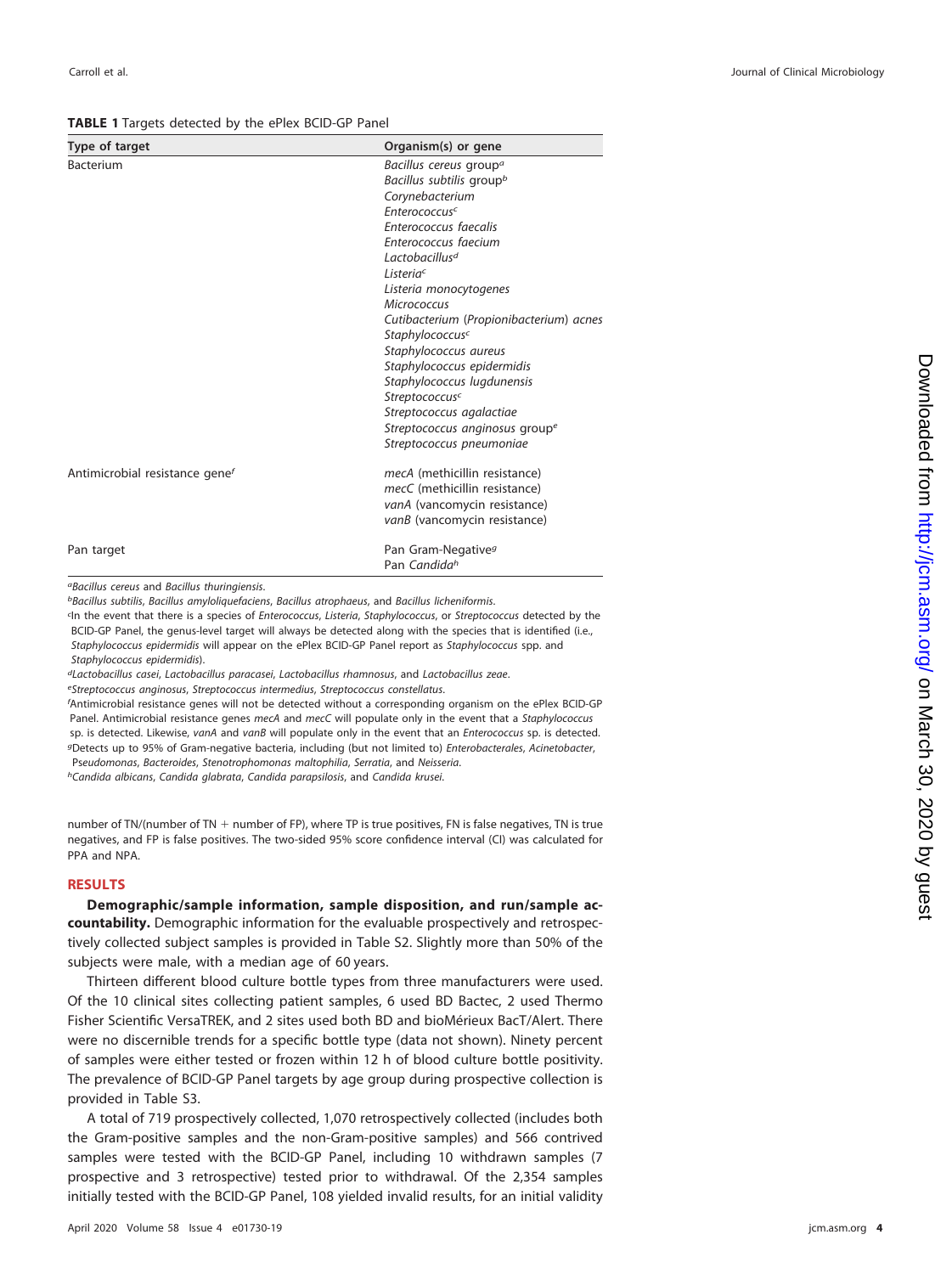rate of 95.4%. After repeat testing, only 2 samples (1 contrived and 1 retrospective) of the 108 repeated as invalid, for a final validity rate of 99.9%. There were 1,297 evaluable clinical samples (including prospective and retrospective samples) and 565 contrived samples for the Gram-positive targets, as well as 1,777 evaluable clinical samples for the Pan targets.

**Panel performance.** There were 1,297 positive blood culture samples with Gram stains that displayed Gram-positive organisms, including 1,220 with only Gram-positive, 64 with mixed Gram-positive and Gram-negative organisms, 3 with mixed Grampositive organisms and yeast, 3 with mixed Gram-positive organisms, Gram-negative organisms, and yeast, and 7 with Gram-variable organisms. The BCID-GP Panel correctly identified the organisms/ARGs identified by comparator methods in 93% of these samples. The overall sample accuracy where the BCID-GP Panel and comparator methods detected the same organisms/ARGs was 89% before resolution of discordant results. After correction for organisms/ARGs missed by comparator methods but detected by the BCID-GP Panel and confirmed by other methods, the overall sample accuracy was 91%. The overall weighted PPA across all 26 targets was 96%. These results exclude the 28 Gram-positive (2.2%) organisms representing 12 genera identified by comparator methods but not targeted by the BCID-GP Panel (Table S4). These 28 isolates included 6 Clostridium spp., 6 Rothia spp., 3 Aerococcus isolates, 2 Microbacterium isolates, 2 Peptostreptococcus spp., and single isolates representing 7 different taxa and 2 organisms not identified beyond Gram stain morphology.

Positive percent agreement and NPA with 95% CI of the BCID-GP Panel targets with comparator methods are provided in [Table 2](#page-5-0) for Gram-positive targets. Table S5 details the performance of the BCID-GP Panel for all samples stratified by the species detected by the comparator methods or in the known contrived samples. Table S6 summarizes the BCID-GP Panel clinical performance after resolution of discordant results. Specific details of the discordant results are provided throughout the narrative summaries below.

In the clinical arms of the study, only 12 Bacillus cereus group organisms were recovered by SOC methods [\(Table 2\)](#page-5-0). For those 12 samples, 11 were correctly identified by the BCID-GP Panel (91.7% PPA) and the NPA was 100%. Overall results with the contrived samples included a PPA of 98.3% and NPA of 100%.

A total of 334 enterococci, including 191 Enterococcus faecalis samples and 125 Enterococcus faecium samples, were tested with an overall PPA of 97.6% and NPA of 99.9%. E. faecalis was more frequently isolated from clinical samples ( $n = 139$ ) than E. faecium ( $n = 65$ ). Enterococcus was detected in one false-positive prospective sample using PCR/sequencing. When considering the major species separately, the overall PPA for E. faecalis was 95.8% and the NPA was 100% [\(Table 2\)](#page-5-0). E. faecalis was not detected in four of the eight false-negative clinical samples using PCR/sequencing. Three contained E. faecium, while Lactococcus lactis was isolated from one sample. For E. faecium, the overall PPA was 98.4% and the NPA was 99.5% [\(Table 2\)](#page-5-0). Five of the eight false-positive samples were detected by PCR/sequencing as E. faecium.

Only two Listeria clinical samples were identified by SOC methods, so 75 contrived samples containing several Listeria species (i.e., Listeria innocua, L. ivanovii, L. monocytogenes, L. seeligeri, and L. welshimeri) were included to supplement the data. The overall PPA and NPA for the Listeria target were 98.7% and 99.9%, respectively. The two clinical samples grew L. monocytogenes; therefore, 46 of 48 of the samples for this organism were contrived. For the L. monocytogenes target, the two clinical samples were detected by the BCID-GP Panel and the assay accurately detected all contrived samples as noted in [Table 2.](#page-5-0)

As expected, Staphylococcus targets were abundant during the clinical arms of the study, with a total of 647 staphylococci detected by SOC testing. Eighteen species or subspecies of staphylococci were included (Table S5). The BCID-GP Panel detected 632 of the staphylococci, with a PPA for the clinical samples of 97.7%; the NPA was 98.5% [\(Table 2\)](#page-5-0). Staphylococcus was not detected in five false-negative samples using PCR/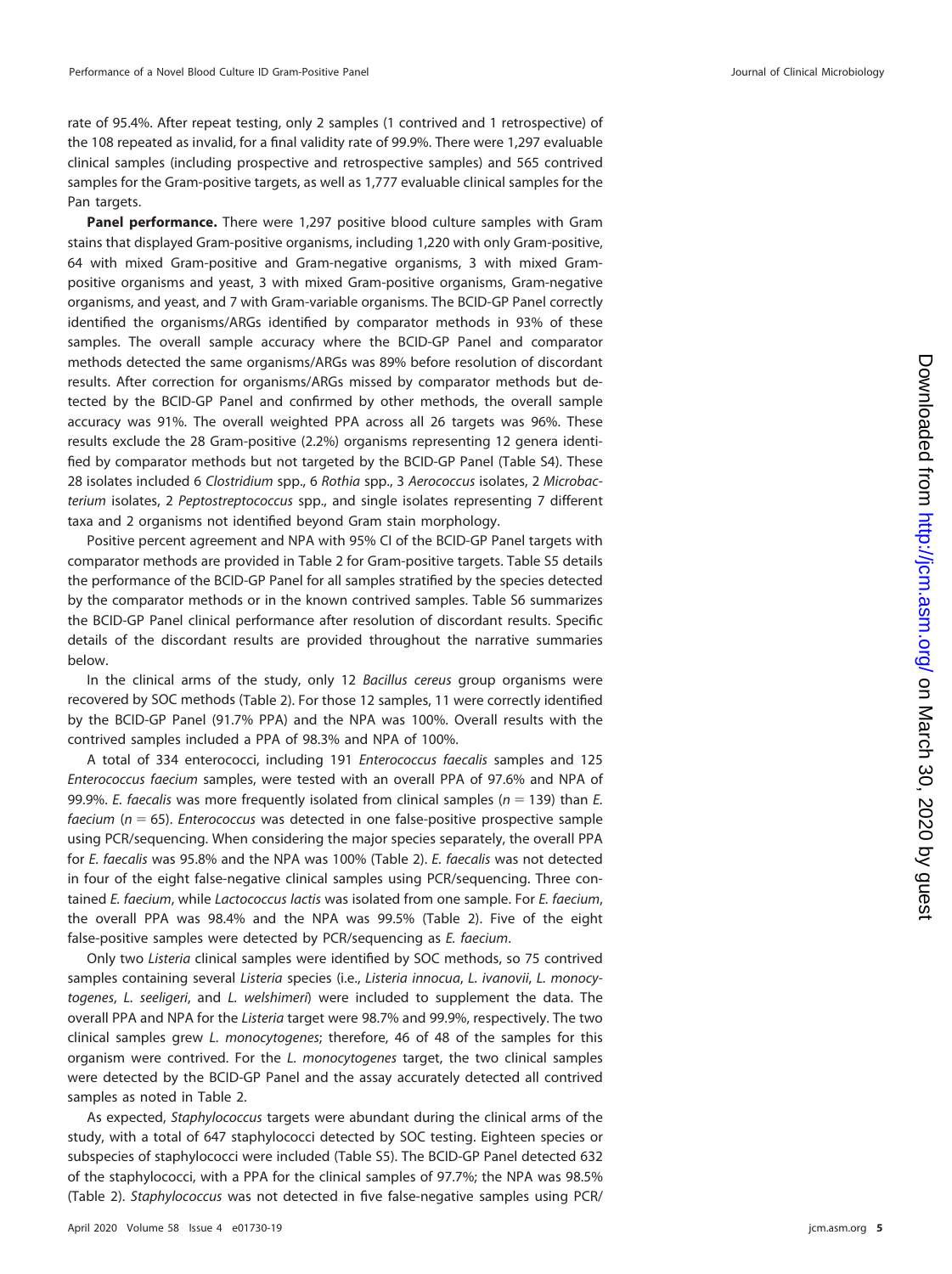| TABLE 2 BCID-GP Panel bacterial pathogen clinical performance    | Clinical samples <sup>a</sup> |                                                              |                               |                                   | Contrived samples                      |                                       |                              |                                        | Combined samples             |                                      |                               |                                   |
|------------------------------------------------------------------|-------------------------------|--------------------------------------------------------------|-------------------------------|-----------------------------------|----------------------------------------|---------------------------------------|------------------------------|----------------------------------------|------------------------------|--------------------------------------|-------------------------------|-----------------------------------|
|                                                                  | Sensitivity/PPA               |                                                              | Specificity/NPA               |                                   | Sensitivity/PPA                        |                                       | Specificity/NPA              |                                        | Sensitivity/PPA              |                                      | <b>Specificity/NPA</b>        |                                   |
| Target                                                           | No. of TP/no.<br>of $TP + FN$ | % (95% CI)                                                   | No. of TN/no.<br>of $TN + FP$ | % (95% Cl)                        | No. of TP/no.<br>$\frac{1}{2}$ fP + FN | % (95% Cl)                            | No. of TN/no<br>of $TN + FP$ | % (95% Cl)                             | No. of TP/no<br>of $TP + FN$ | % (95% Cl)                           | No. of TN/no.<br>of $TN + FP$ | % (95% Cl)                        |
| B. cereus group                                                  | 11/12                         | 91.7 (64.6-98.5) 1,285/1,285                                 |                               | $100(99.7-100)$                   | 46/46                                  | $100(92.3 - 100)$                     | 519/519                      | 100 (99.3-100)                         | 57/58                        | 98.3 (90.9-99.7) 1,804/1,804         |                               | 100 (99.8-100)                    |
| Enterococcus                                                     | 131/139<br>200/208            | 96.2 (92.6-98.0) 1,088/1,089<br>94.2 (89.1-97.1) 1,157/1,157 |                               | 99.9 (99.5-100)<br>100 (99.7-100) | 126/126<br>52/52                       | 100 (97.0-100)<br>100 (93.1-100)      | 439/439<br>513/513           | $100(99.3 - 100)$<br>100 (99.1-100)    | 326/334<br>183/191           | 97.6 (95.3-98.8)<br>95.8 (92.0-97.9) | 1,527/1,528<br>670/1,670      | 99.9 (99.6-100)<br>100 (99.8-100) |
| E. faecium<br>E. faecalis                                        | 63/65                         | 96.9 (89.5-99.2) 1,223/1,231                                 |                               | $0.4(98.7-99.7)$<br>နွ            | 60/60                                  | 100 (94.0-100)                        | 505/505                      | 100 (99.2-100)                         | 123/125                      | 98.4 (94.4-99.6)                     | 1,728/1,736                   | 99.5 (99.1-99.8)                  |
| L. monocytogenes<br>Listeria                                     | $\frac{2}{2}$<br>2/2          | $100(34.2 - 100)$<br>$100(34.2 - 100)$                       | 1,294/1,295<br>1,295/1,295    | 99.9 (99.6-100)<br>100 (99.7-100) | 74/75<br>46/46                         | 98.7 (92.8-99.8)<br>$100(92.3 - 100)$ | 06t/06t<br>519/519           | $100(99.2 - 100)$<br>$100(99.3 - 100)$ | 48/48<br>76/77               | 98.7 (93.0-99.8)<br>100 (92.6-100)   | 1,814/1,814<br>1,784/1,785    | 99.9 (99.7-100)<br>100 (99.8-100) |
| Staphylococcus                                                   | 632/647                       | 97.7 (96.2-98.6) 640/650                                     |                               | 8.5 (97.2-99.2)<br>8              | 105/105                                | 100 (96.5-100)                        | 460/460                      | $(00(99.2 - 100))$                     | 737/752                      | 98.0 (96.7-98.8)                     | 1,100/1,110                   | 99.1 (98.3-99.5)                  |
| S. aureus                                                        | 282/291                       | 96.9 (94.2-98.4)                                             | 920/926                       | $0.4(98.6-99.7)$<br>99            | 59/59                                  | $100(93.9 - 100)$                     | 6/506                        | $100(99.2 - 100)$                      | 341/350                      | 97.4 (95.2-98.6)                     | 1,426/1,432                   | 99.6 (99.1-99.8)                  |
| S. epidermidis                                                   | 148/159                       | 93.1 (88.0-96.1)                                             | 1,020/1,039                   | 98.2 (97.2-98.8)                  |                                        | $100(20.7-100)$                       | 64/564                       | $100(99.3 - 100)$                      | 149/160                      | 93.1 (88.1-96.1)                     | ,584/1,603                    | 98.8 (98.2-99.2)                  |
| S. lugdunensis                                                   | 86                            | 100 (61.0-100)                                               | 1,190/1,192                   | $(001 - 499.4 - 100)$<br>90       | 45/45                                  | 100 (92.1-100)                        | 519/520                      | 99.8 (98.9-100)                        | 51/51                        | 100 (93.0-100)                       | 709/1,712                     | 99.8 (99.5-99.9)                  |
| Streptococcus                                                    | 274/283                       | 96.8 (94.1-98.3) 1,005/1,014                                 |                               | 99.1 (98.3-99.5)                  | 57/57                                  | 100 (93.7-100)                        | 508/508                      | $00(99.2 - 100)$                       | 331/340                      | 97.4 (95.0-98.6)                     | 1,513/1,522                   | 99.4 (98.9-99.7)                  |
| S. agalactiae                                                    | 46/48                         | 95.8 (86.0-98.8)                                             | 1,220/1222                    | $(001 - 499.4 - 100)$<br>နွ       | 8/8                                    | 100 (67.6-100)                        | 557/557                      | 00 (99.3-100)                          | 54/56                        | 96.4 (87.9-99.0)                     | 777/1,779                     | 99.9 (99.6-100)                   |
| S. anginosus group                                               | 42/45                         | 93.3 (82.1-97.7) 1,222/1,225                                 |                               | $(6.66-5.66)$<br>န္တ              | 23/23                                  | $100(85.7 - 100)$                     | <b>342/542</b>               | $00(99.3 - 100)$                       | 65/68                        | 95.6 (87.8-98.5)                     | ,764/1,767                    | 99.8 (99.5-99.9)                  |
| S. pneumoniae                                                    | 66/69                         | 95.7 (88.0-98.5) 1,198/1,200                                 |                               | 1.8 (99.4-100)<br>9               | $\frac{8}{2}$                          |                                       | 565/565                      | $100(99.3 - 100)$                      | 66/69                        | 95.7 (88.0-98.5)                     | 1,763/1,765                   | 99.9 (99.6-100)                   |
| S. pyogenes                                                      | 27/28                         | 96.4 (82.3–99.4) 1,241/1,241                                 |                               | $100(99.7-100)$                   | 26/26                                  | $100(87.1 - 100)$                     | 539/539                      | $100(99.3 - 100)$                      | 53/54                        | 98.1 (90.2-99.7)                     | 1,780/1,780                   | 100 (99.8-100)                    |
| aclinical samples include prospective and retrospective samples. |                               |                                                              |                               |                                   |                                        |                                       |                              |                                        |                              |                                      |                               |                                   |

<span id="page-5-0"></span>April 2020 Volume 58 Issue 4 e01730-19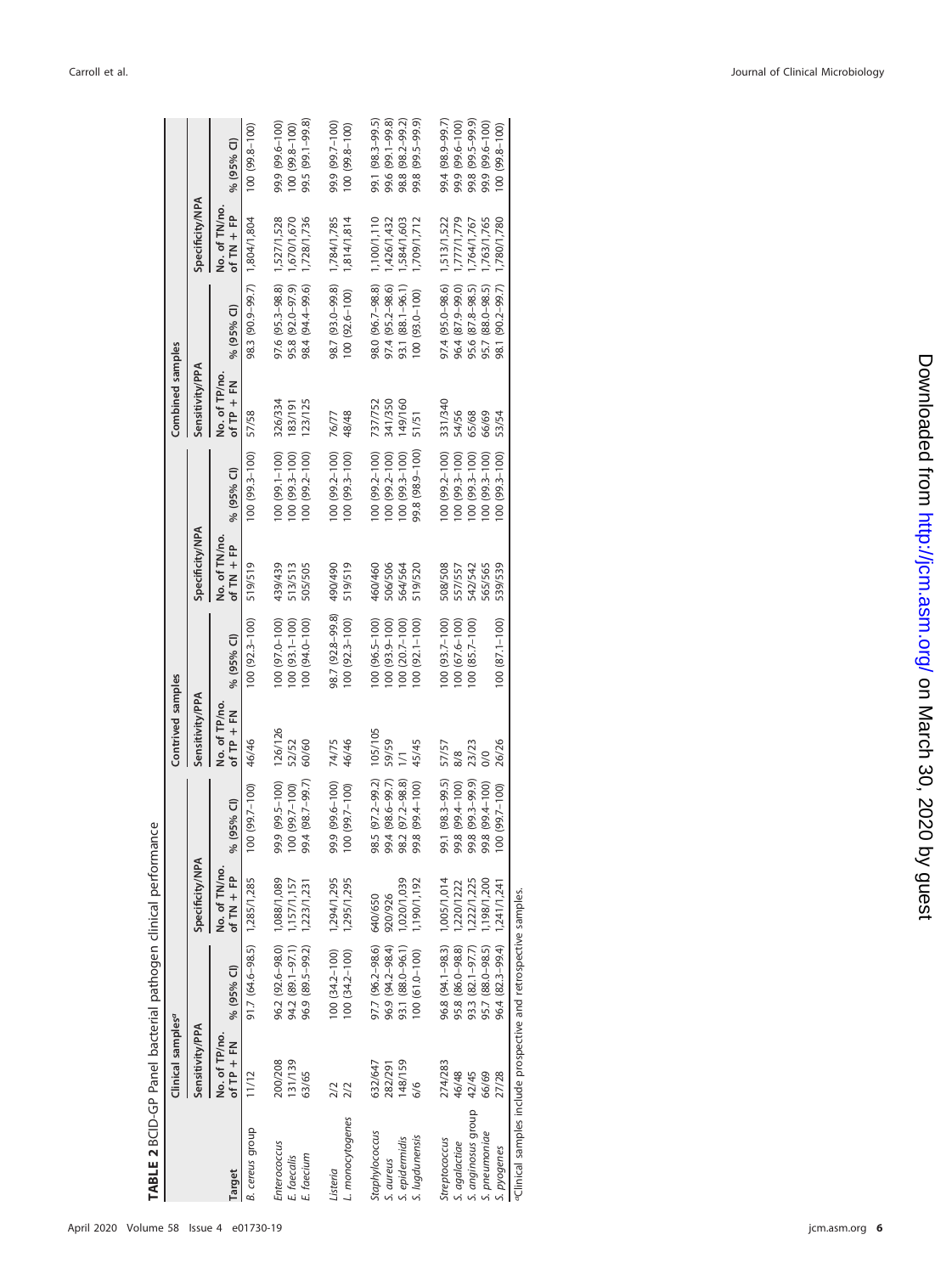sequencing. These samples contained a variety of Gram-negative and Gram-positive organisms (one contained Escherichia coli, one Klebsiella pneumoniae, and one S. salivarius, and two had no other organisms detected). For the 10 false-positive samples, Staphylococcus species were detected in 9 by PCR/sequencing. All 105 contrived samples (59 S. aureus, 1 S. epidermidis, and 45 S. lugdunensis) were accurately identified by the BCID-GP Panel.

There were 291 total S. aureus isolates recovered by SOC methods, with 98.8% overall accuracy by the BCID-GP Panel. The PPA was 96.9% for all clinical samples (prospective and retrospective), and the NPA was 99.4% [\(Table 2\)](#page-5-0). There were nine false-negative samples compared to SOC methods. S. aureus was not detected by PCR/sequencing in three false-negative prospective samples, but Staphylococcus simulans, Streptococcus agalactiae, and Klebsiella pneumoniae were detected. However, for five of the six false-positive samples, S. aureus was detected using PCR/sequencing. All 59 contrived samples were accurately identified by the BCID-GP Panel, for a PPA and NPA of 100% [\(Table 2\)](#page-5-0).

The data for S. epidermidis were less robust than the S. aureus data but still in the acceptable range (PPA  $>$  90%). A total of 159 S. epidermidis isolates were detected by SOC methods. The overall PPA and NPA (including the singular contrived sample) were 93.1% and 98.8%, respectively. There were six false-negative samples that contained a variety of different staphylococcal species as per testing by PCR/sequencing, including four samples identified as S. aureus (originally misidentified as S. epidermidis by the SOC method). The other staphylococci identified were Staphylococcus capitis and Staphylococcus pettenkoferi.

Standard-of-care methods detected six S. lugdunensis-positive blood cultures, and all six were correctly identified by the BCID-GP Panel. All 45 contrived samples were also accurately detected. There were two false positives among the clinical samples which, when analyzed by PCR/sequencing, were found to have S. lugdunensis present. Overall, the PPA was 100% and the NPA was 99.8% [\(Table 2\)](#page-5-0).

The BCID-GP Panel detects the Streptococcus genus, with the ability to distinguish four species or groups—S. agalactiae, S. anginosus group, S. pneumoniae, and S. pyogenes. Sixteen species or groups within the Streptococcus genus were detected during the study (Table S5). The PPA ranged from 95.6% for the S. anginosus group to 98.1% for S. pyogenes. Similar to the data for the other Gram-positive targets, the NPAs were high, ranging from 99.4% to 100% [\(Table 2\)](#page-5-0). There were 13 samples with 16 false-positive results across the five Streptococcus targets, whereby the respective organism was detected by PCR/sequencing in 11 (8 Streptococcus species, 1 S. agalactiae, 1 Streptococcus intermedius, and 1 S. pneumoniae). Of the 16 samples that yielded 18 false-negative results, 4 samples had no streptococci detected. Streptococcus mitis was detected by PCR/sequencing in one false-negative S. agalactiae sample, one isolate each of Granulicatella adiacens, S. dysgalactiae, and S. lutetiensis was detected in three false-negative S. anginosus group samples, and of three false negatives for S. pneumoniae, two were positive for S. mitis and one was positive for S. anginosus by PCR/sequencing.

The data for the Pan targets are presented in [Table 3.](#page-7-0) No contrived samples with Gram-negative or fungal organisms were tested. One of the four Candida species contained in the Pan Candida portion of the assay was detected by SOC methods in a total of 105 clinical samples. The overall PPA was 92.4%, and the NPA was 99.9% [\(Table](#page-8-0) [4\)](#page-8-0). Recall that clinical samples without positive Gram stain results were included to increase the sample size to evaluate the Pan targets. Of the eight false-negative samples, only two had positive Gram stain results intended to be tested with the BCID-GP Panel. Notably, the Gram stain only indicated Gram-positive organisms and missed the presence of yeasts that were later identified, with one sample having C. glabrata verified by PCR/sequencing. The remaining six false-negative samples had fungal and/or negative Gram stain results, of which four had C. albicans verified by PCR/sequencing. C. glabrata was detected in one of two false-positive samples using PCR/sequencing. A Gram-negative organism was identified in 441 clinical samples, and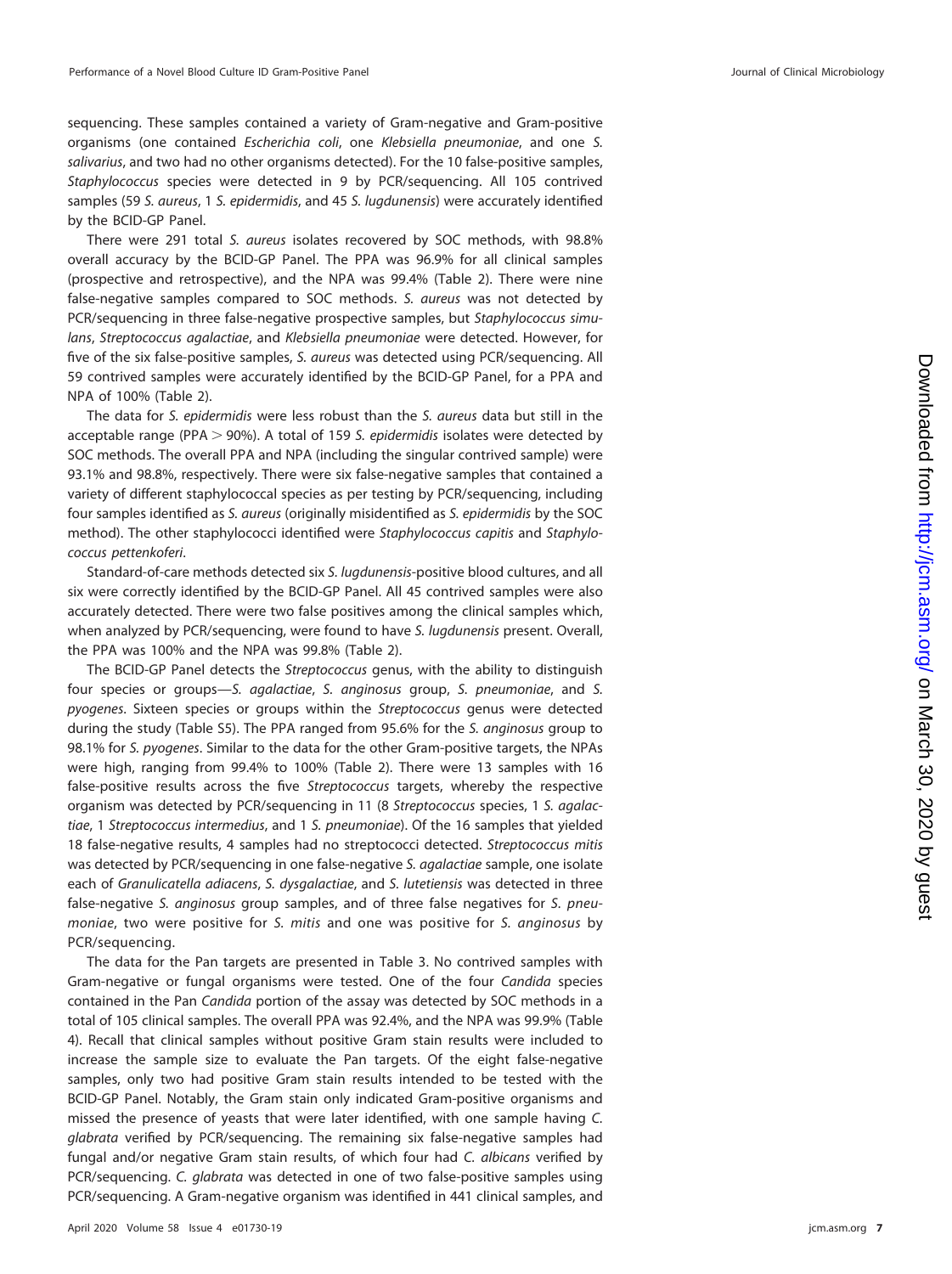| l<br>d<br>;<br>;<br>: |  |
|-----------------------|--|

|                          | Linical samples <sup>a</sup> |                              |                      |                      | Contrived samples |                                                                     |                        | Combined samples        |                              |                       |                  |
|--------------------------|------------------------------|------------------------------|----------------------|----------------------|-------------------|---------------------------------------------------------------------|------------------------|-------------------------|------------------------------|-----------------------|------------------|
|                          | ensitivity/PPA               |                              | Specificity/NPA      |                      | Sensitivity/PPA   | Specificity/NPA                                                     |                        | Sensitivity/PPA         |                              | Specificity/NPA       |                  |
|                          | <b>No. of TP/no.</b>         |                              | <b>Jo. of TN/no.</b> |                      | do. of TP/no.     | No. of TN/no.                                                       |                        | Vo. of TP/no.           |                              | No. of TN/no.         |                  |
| arget                    |                              | of TP + FN % (95% CI)        | of $TN + FP$         | % (95% CI)           |                   | of TP + FN $\frac{96}{95\%}$ Cl) of TN + FP $\frac{95\%}{60\%}$ Cl) |                        | of TP + FN $% (95%$ CI) |                              | of TN + FP % (95% CI) |                  |
| an Candida               | 97/105                       | 92.4 (85.7-96.1) 1,670/1,672 |                      | 99.9 (99.6-100) 0/0  |                   | 565/565                                                             | 100 (99.3-100) 97/105  |                         | 92.4 (85.7-96.1) 2,235/2,237 |                       | 99.9 (99.7-100)  |
| an Gram-Negative 422/441 |                              | 95.7 (93.4-97.2) 1,329/1,336 |                      | 99.5 (98.9-99.7) 0/0 |                   | 565/565                                                             | 100 (99.3-100) 422/441 |                         | 95.7 (93.4-97.2) 1,894/1,901 |                       | 99.6 (99.2-99.8) |
|                          |                              |                              |                      |                      |                   |                                                                     |                        |                         |                              |                       |                  |

<span id="page-7-0"></span>aClinical samples include prospective and retrospective samples. aClinical samples include prospective and retrospective samples.

jcm.asm.org 8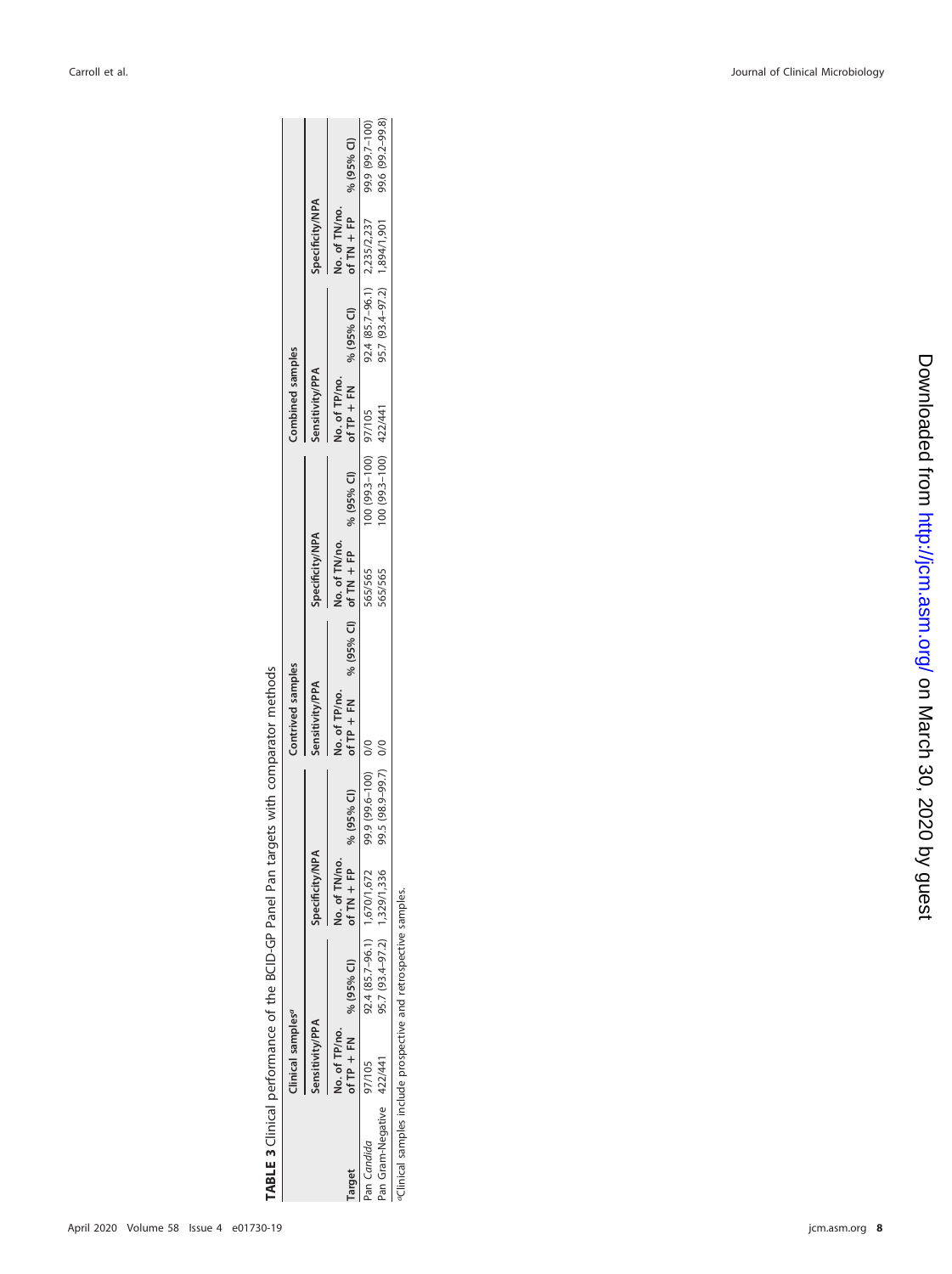| $\frac{1}{2}$<br>i                                                              |
|---------------------------------------------------------------------------------|
|                                                                                 |
| ֖֖֖֖ׅׅׅ֧֚֚֚֚֚֚֚֚֚֚֚֚֚֚֚֚֚֚֚֚֚֚֚֚֚֚֚֡֬֝֬֝֓֞<br>֡֡֡֡֡֡֡֡                          |
| Ì                                                                               |
|                                                                                 |
|                                                                                 |
|                                                                                 |
| ı                                                                               |
|                                                                                 |
| ֖֧֧֧ׅ֧֦֧֧ׅ֧֧ׅ֧֧ׅ֧֧֛֧֧֪֧ׅ֧֧֧֪֧֪֧֦֧֚֚֚֚֚֚֚֚֚֚֚֚֚֚֚֚֚֚֚֚֚֚֚֚֡֬֝֝֬֝֝֬֜֓֜֝֬֜֓֝֬֜֝֬֝֬ |

|                           | Clinical samples <sup>a</sup> |                                                                                   |                         |                  | .ontrived samples     |                  |                       |                  | combined samples   |                    |                 |                  |
|---------------------------|-------------------------------|-----------------------------------------------------------------------------------|-------------------------|------------------|-----------------------|------------------|-----------------------|------------------|--------------------|--------------------|-----------------|------------------|
|                           | Sensitivity/PPA               |                                                                                   | Specificity/NPA         |                  | ensitivity/PPA        |                  | Specificity/NPA       |                  | sensitivity/PPA    |                    | Specificity/NPA |                  |
|                           | No. of TP/no.                 |                                                                                   | No. of TN/no.           |                  | lo. of TP/no.         |                  | No. of TN/no.         |                  | lo. of TP/no.      |                    | Vo. of TN/no.   |                  |
| <b>Target<sup>b</sup></b> |                               | of TP + FN % (95% CI)                                                             | of TN + FP $% (95% CI)$ |                  | of TP + FN % (95% CI) |                  | of TN + FP % (95% CI) |                  | $\sqrt{1}$ TP + FN | % (95% CI)         | of $TN$ + FP    | % (95% CI)       |
|                           | 401/413                       | 97.1 (95.0-98.3) 223/234                                                          |                         | 95.3 (91.8-97.4) | 11/11                 | 00 (74.1-100)    | 94/94                 | 00 (96.1-100)    | 412/424            | 97.2 (95.1-98.4)   | 317/328         | 16.6 (94.1-98.1) |
| mecC                      | $\frac{8}{2}$                 |                                                                                   | 647/647                 | 00 (99.4-100)    | 49/49                 | $00(92.7 - 100)$ | 56/56                 | $(001 - 3.6)$ 00 | 49/49              | $100(92.7-100)$    | 703/703         | 00 (99.5-100)    |
|                           | 51/65                         | 93.8 (85.2-97.6)                                                                  | 141/143                 | 98.6 (95.0-99.6) | 60/60                 | 00 (94.0-100)    | 66/66                 | 00 (94.5-100)    | 121/125            | $6.8(92.1 - 98.7)$ | 207/209         | 9.0 (96.6-99.7)  |
| ranB                      |                               | 100 (20.7-100) 207/207                                                            |                         | 100 (98.2-100)   | 52/52                 | $00(93.1 - 100)$ | 74/74                 | $00(95.1 - 100)$ | 53/53              | $00(93.2 - 100)$   | 281/281         | $00(98.7 - 100)$ |
|                           |                               | ,我们的人们就是一个人的人,我们就是一个人的人,我们就是一个人的人,我们就是一个人的人,我们就是一个人的人,我们就是一个人的人,我们就是一个人的人,我们就是一个人 |                         |                  |                       |                  |                       |                  |                    |                    |                 |                  |

<span id="page-8-0"></span>aClinical samples include prospective and retrospective samples.

«Clinical samples include prospective and retrospective samples.<br>"Only performance for *Staphylococcus* spp. (mecA and mecC) and *Enterococcus* spp. (v*anA* and v*anB*) was assessed for these antimicrobial resistance genes bOnly performance for Staphylococcus spp. (mecA and mecC) and Enterococcus spp. (vanA and vanB) was assessed for these antimicrobial resistance genes.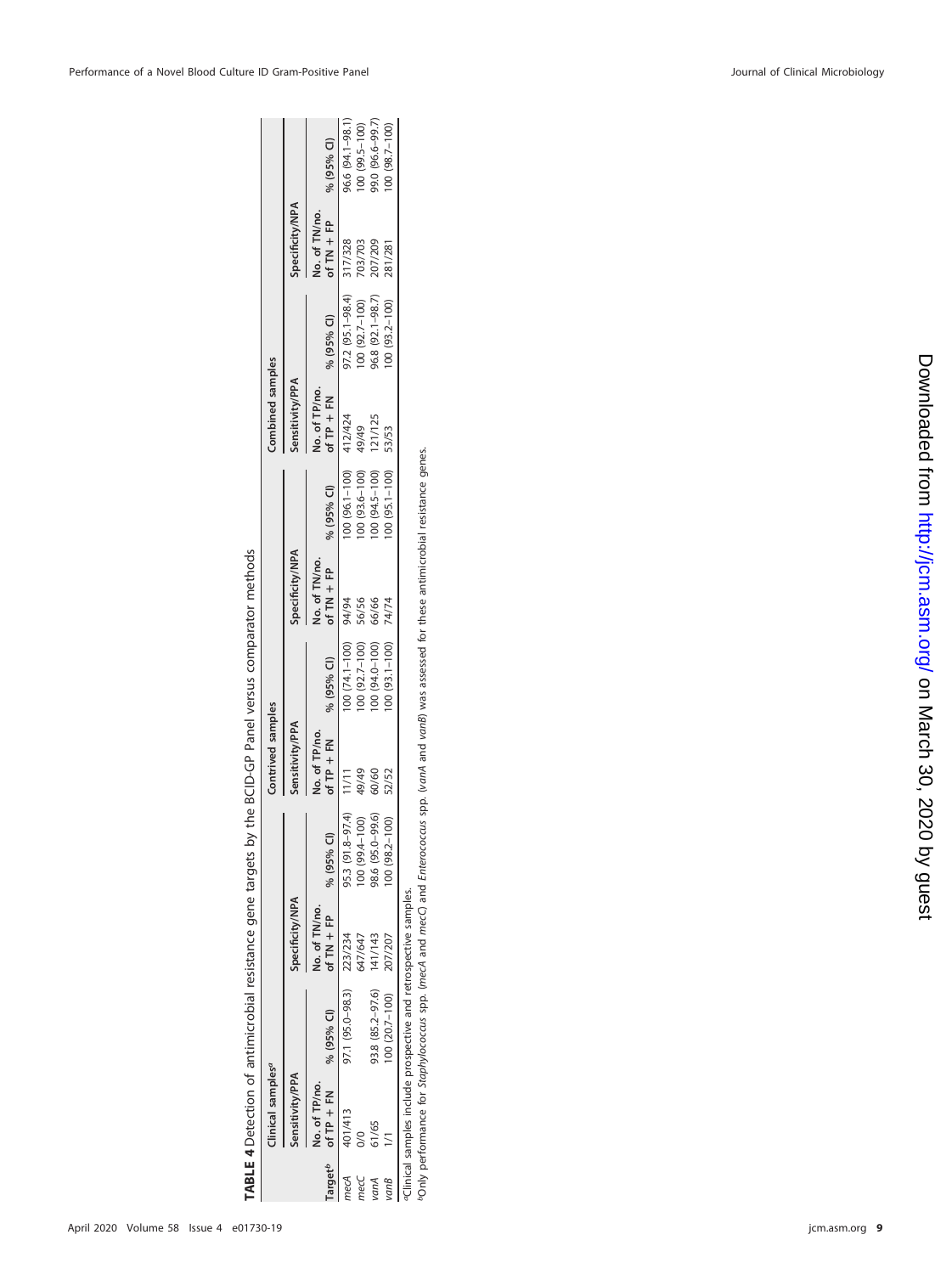the Pan Gram-Negative target demonstrated an overall PPA of 95.7% and NPA of 99.6%. Of the 19 false-negative samples, only 8 had positive Gram stain results intended to be tested with the BCID-GP Panel, and two had Gram-negative organisms verified by PCR/sequencing. The remaining 11 false-negative samples had negative Gram stain results, of which 9 had Gram-negative organisms verified by PCR/sequencing. By the comparator methods, the organisms that were not detected included the following: one Achromobacter xylosoxidans subsp. xylosoxidans isolate, two Acinetobacter baumannii isolates, two Bacteroides fragilis isolates, four Bacteroides thetaiotaomicron isolates, one Campylobacter gracilis isolate, one Delftia acidovorans isolate, two K. pneumoniae isolates, one Ochrobactrum anthropi isolate, one Proteus mirabilis isolate, one Providencia stuartii isolate, one Pseudomonas aeruginosa isolate, and one isolate each of Wolinella and Veillonella. Of note, the assay correctly identified three samples containing Salmonella enterica subsp. enterica serovar Typhi. Of seven false-positive samples, two samples had E. coli and K. pneumoniae, respectively, detected, whereas in the other five samples no Gram-negative organisms were detected using PCR/sequencing [\(Table 3\)](#page-7-0). Of the 1,220 samples with positive Gram stain results, 11 (0.9%) were coinfected with a Gram-negative bacterium or Candida detected by either the BCID-GP Panel ( $n = 6$ ), SOC ( $n = 3$ ), or both ( $n = 2$ ). The BCID-GP Panel alone detected five Gram-negative organisms and one Candida organism, with PCR/sequencing confirming one to be K. pneumoniae. Both methods detected Gram-negative E. coli in two samples. In 3 samples, SOC alone detected Veillonella, C. glabrata, and C. parapsilosis.

[Table 4](#page-8-0) contains the data for the antimicrobial resistance gene targets. Similar to the case with other commercially available highly multiplexed blood culture identification tests, if there are multiple Gram-positive cocci in a sample that is mecA positive, there is no way to link the gene to the detected species if they are all staphylococci [\(19,](#page-17-15) [25,](#page-17-21) [26\)](#page-17-22). There were 413 mecA-positive staphylococci detected in the clinical study by the comparator methods, and 11 contrived specimens were also tested. The overall PPA and NPA were 97.2% and 96.6%, respectively. Among the clinical specimens, there were 12 false-negative samples. However, additional testing indicated that two of the false-negative samples were contaminated with mecA during the original extraction process for the comparator method testing. Samples were reextracted twice and upon repeat analysis, mecA was not present. Eleven false-positive mecA samples were also noted, and in four of these (three prospective and one retrospective), mecA was found to be present using an FDA-cleared multiplex PCR assay. Among the clinical samples, 194 Staphylococcus aureus isolates were mecA positive by comparator methods, with 190 mecA genes detected by the BCID-GP Panel (PPA, 97.9%). Up to two coagulasenegative Staphylococcus species (CoNS) were detected in 154 samples that were mecA positive by comparator methods (BCID-GP Panel detected mecA in 149; PPA, 96.8%). These included S. epidermidis ( $n = 98$ ), S. capitis ( $n = 7$ ), S. haemolyticus ( $n = 5$ ), S. hominis (n = 27), S. auricularis (n = 1), S. saprophyticus (n = 1), S. simulans (n = 1), S. epidermidis/S. hominis ( $n = 9$ ), and one isolate each of S. epidermidis/S. capitis, S. epidermidis/S. lugdunensis, S. capitis/S. hominis, S. cohnii/S. hominis, and S. haemolyticus/S. hominis (data not shown).

This is the first commercial panel to detect mecC among the staphylococci. Interestingly, there were no mecC-containing staphylococci detected during the clinical study, confirming reports of low prevalence of mecC in the United States [\(27,](#page-17-23) [28\)](#page-17-24). The assay detected mecC in all of the 49 contrived samples tested [\(Table 4\)](#page-8-0).

The major vancomycin resistance determinant among the clinical enterococci was vanA ( $n = 65$ ). In terms of species distribution for vanA-positive samples, E. faecium accounted for 75% and E. faecalis for the majority of the others. Among the 65 enterococcal samples for which comparator methods detected vanA, 13 had E. faecalis, 49 had *E. faecium*, 2 samples had dual *E. faecalis/E. faecium*, and 1 contained *Entero*coccus avium. The BCID-GP Panel detected vanA in 61/65 samples (PPA, 93.8%). There were three E. faecalis isolates and one E. avium isolate that were determined to be vanA positive by comparator methods but were missed by the BCID-GP Panel. The clinical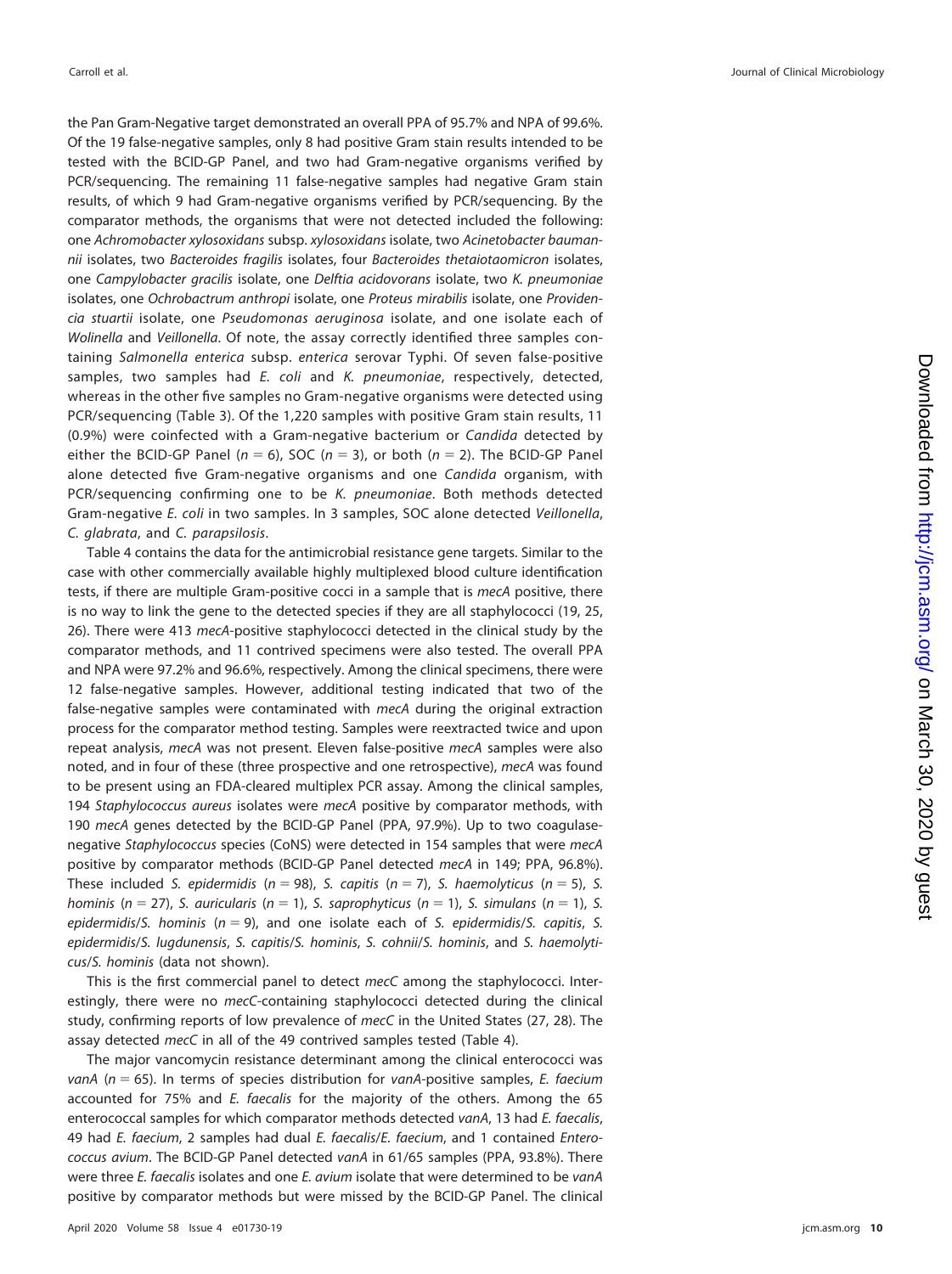data were supplemented with 60 contrived samples (Table S1). Overall, the BCID-GP Panel identified 121 of the 125 (96.8%) vanA-positive samples. The overall NPA was 99.0%. For two of the false-negative samples, a vanA signal was present, but without the presence of an associated Enterococcus organism detected by the BCID-GP Panel, vanA was not reported. Similarly, additional testing indicated that two of the falsenegative samples were contaminated with vanA during the original extraction process for the comparator method testing. Samples were reextracted twice and vanA was not present. When tested using the FDA-cleared multiplex PCR assay mentioned above, one of these samples did not have vanA detected. vanA was also detected in one of the two false-positive samples that were tested with the same FDA-cleared multiplex PCR assay [\(Table 4\)](#page-8-0). There was only one vanB-positive sample containing E. faecalis among the clinical samples tested; the assay accurately detected vanB in that sample and all 52 contrived samples.

**Contamination rule-out targets.** The BCID-GP Panel includes five targets, Bacillus subtilis group, Corynebacterium, C. acnes, Lactobacillus, and Micrococcus, where assay design favored very high specificity over sensitivity because the primary clinical utility of these targets is to rule out contamination [\(Table 5\)](#page-11-0). For these five targets, the NPA in clinical samples and overall in all samples was at least 99.8%. For the Corynebacterium target, comparator methods identified 14 different species (Table S5). Of 11 samples with false-negative results, 7 were not identified to the species level by the laboratories performing the assay, resulting in an overall PPA of 84.5%. The other four species that were not detected by the BCID-GP Panel were C. afermentans, C. jeikeium, C. pseudotuberculosis, and C. urealyticum.

An investigation into these 11 false-negative results was performed using PCR/ sequencing and 16S rRNA sequencing. For five samples, PCR/sequencing was negative and 16S rRNA sequencing detected C. acnes, Lactobacillus fermentum, Macrococcus caseolyticus, and S. pettenkoferi (the fifth sample was not tested with 16S rRNA sequencing). Five samples had Corynebacterium detected by PCR/sequencing and/or 16S rRNA sequencing. The remaining sample had indeterminate results. Corynebacterium was detected in two false-positive clinical samples using PCR/sequencing.

For C. acnes, the overall PPA was 93.5%. PCR/sequencing detected C. acnes in one false-positive clinical sample. In the two false-negative samples, PCR/sequencing detected C. acnes.

Lactobacillus was detected in all of the positive clinical samples, and there was only one false-negative contrived sample, for an overall PPA of 97.8% (45/46). There were two false-positive samples, and PCR/sequencing detected Lactobacillus casei in one sample.

Forty-four clinical samples contained Micrococcus species; the assay failed to detect five of them, four of which were identified to the genus level only by the comparator methods, and the fifth one was identified as Micrococcus luteus/Micrococcus lylae (data not shown). Micrococcus was not detected in three false-negative clinical samples using PCR/sequencing; one Brevibacterium ravenspurgense isolate, one Nesterenkonia halotolerans isolate, and one S. pettenkoferi isolate were detected. Consistent with the performance with the other contamination targets, the NPA overall was close to 100%.

Table S7 summarizes single infections with discordant results, that is, BCID-GP Panel false-negative or false-positive results compared to the comparator methods. The results for mixed infections are described in detail below, and concordant mixed infections are highlighted in [Table 6;](#page-12-0) discordant mixed infections are catalogued in Table S8.

**Mixed infections.** Overall, 184 mixed infections were identified by comparator methods and/or the BCID-GP Panel. Codetections of on-panel targets identified by comparator methods that were concordant with the BCID-GP Panel in clinical samples are provided in [Table 6.](#page-12-0) The BCID-GP Panel correctly identified on-panel targets in 85 (46%) samples. Of these, 70 (82%) had two organisms, 14 (16%) had three organisms,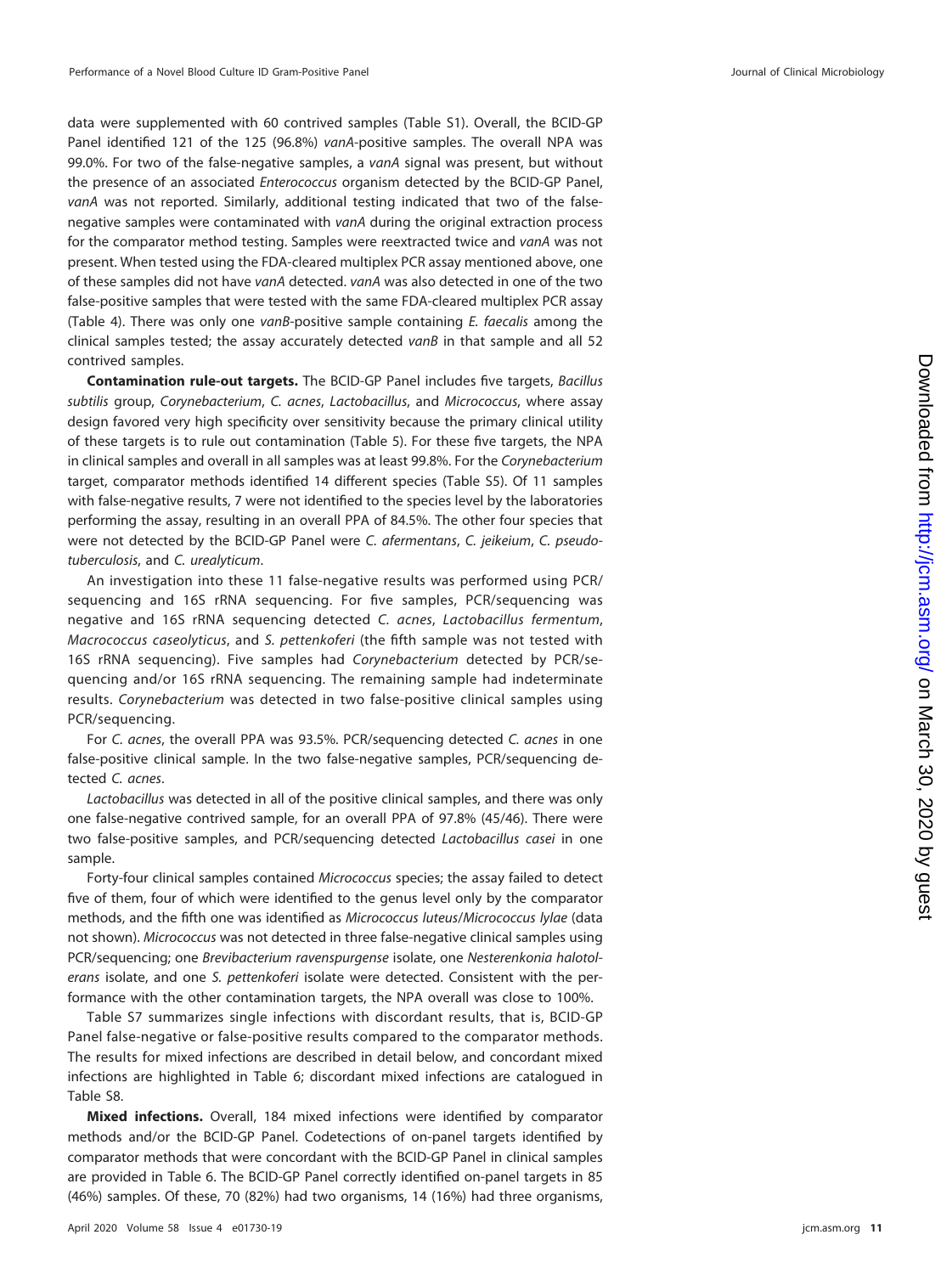# <span id="page-11-0"></span>TABLE 5 Contamination rule-out targets **TABLE 5** Contamination rule-out targets

|                    | <b>Ilinical samples<sup>a</sup></b> |                              |                 |                    | Contrived samples |                    |                        |                      | Combined samples |                              |                       |                 |
|--------------------|-------------------------------------|------------------------------|-----------------|--------------------|-------------------|--------------------|------------------------|----------------------|------------------|------------------------------|-----------------------|-----------------|
|                    | Sensitivity/PPA                     |                              | Specificity/NPA |                    | Sensitivity/PPA   |                    | <b>Specificity/NPA</b> |                      | Sensitivity/PPA  |                              | Specificity/NPA       |                 |
|                    | No. of TP/no.                       |                              | No. of TN/no.   |                    | No. of TP/no.     |                    | No. of TN/no.          |                      | No. of TP/no.    |                              | No. of TN/no.         |                 |
| arget              |                                     | of $TP + FN$ % (95% CI)      | of $TN$ + FP    | % (95% Cl)         | of $TP + FN$      | % (95% CI)         | of $TN + FP$           | % (95% Cl)           | of $TP + FN$     | % (95% CI)                   | of TN + FP % (95% CI) |                 |
| aubtilis group     |                                     | 00 (34.2-100) 1,294/1,294    |                 | $(00 [99.7 - 100]$ | 50/50             | $(00 (92.9 - 100)$ | 515/515                | 100 (99.3-100) 52/52 |                  | 100 (93.1-100) 1,809/1,809   |                       | 100 (99.8-100)  |
| .orynebacterium    | 40/51                               | 78.4 (65.4-87.5) 1,244/1,246 |                 | 001-4266 8'66      | 20/20             | $100(83.9 - 100)$  | 545/545                | $100(99.3 - 100)$    | 60/71            | 34.5 (74.3-91.1) 1,789/1,791 |                       | 99.9 (99.6-100) |
| utibacterium acnes | 18/20                               | $0.0(69.9 - 97.2)$           | 1,275/1,277     | 99.8 (99.4-100)    | 25/26             | 36.2 (81.1-99.3)   | 539/539                | $100(99.3 - 100)$    | 43/46            | 93.5 (82.5-97.8)             | 1,814/1,816           | (001-9'66) 6'66 |
| actobacillus       | 13/13                               | $(00 (77.2 - 100))$          | 1,282/1,284     | 001-496 8'66       | 32/33             | 97.0 (84.7-99.5)   | 532/532                | $00(99.3 - 100)$     | 45/46            | 97.8 (88.7-99.6) 1,814/1,816 |                       | (001-9 66) 6'66 |
| ICrococcus         | 39/44                               | 88.6 (76.0-95.0) 1,252/1,253 |                 | 99.9 (99.5-100)    | 27/27             | $100 (87.5 - 100)$ | 538/538                | $100(99.3 - 100)$    | 66/71            | 93.0 (84.6-97.0) 1,790/1,791 |                       | 99.9 (99.7-100) |

aClinical samples include prospective and retrospective samples. aClinical samples include prospective and retrospective samples.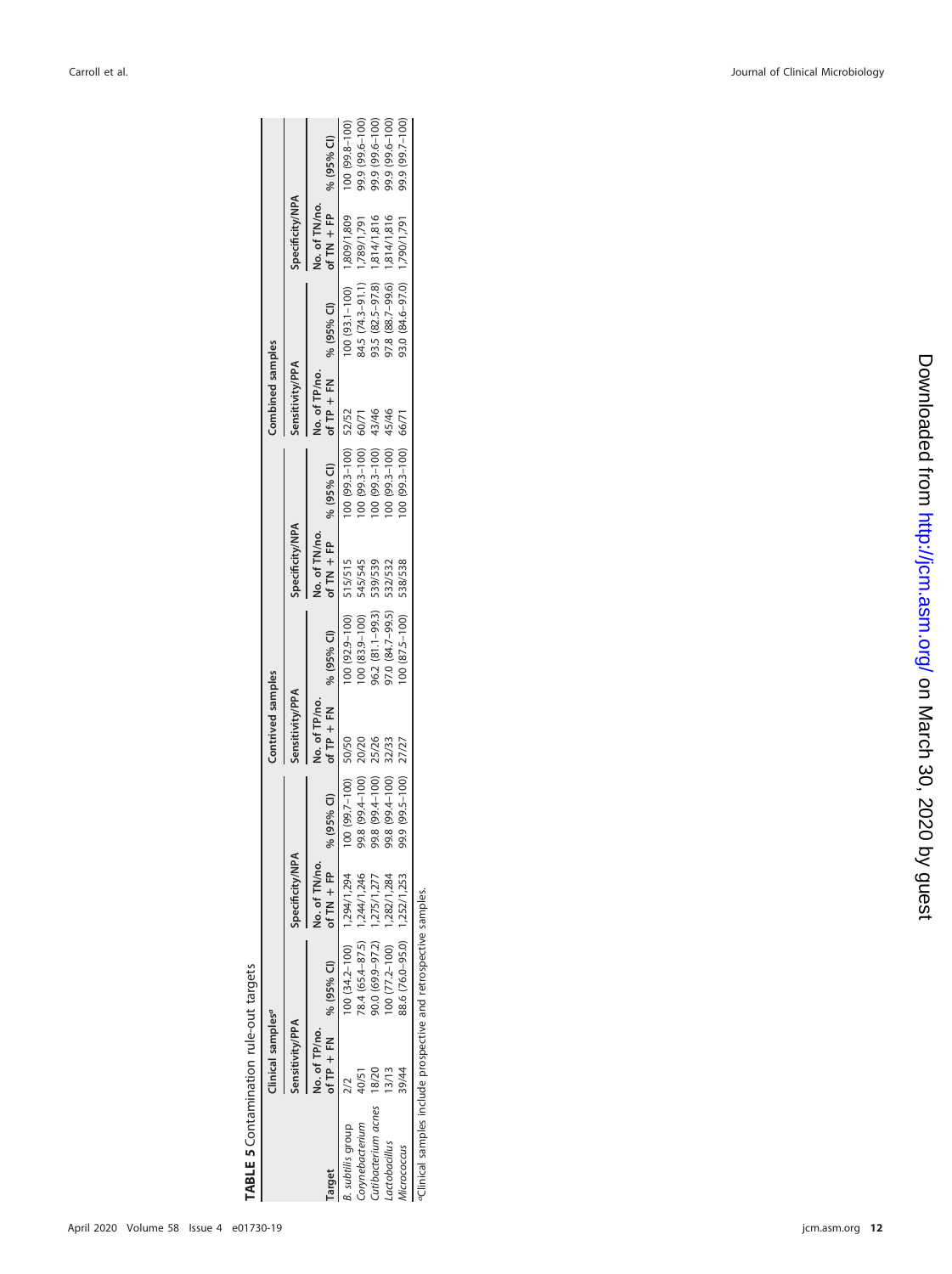<span id="page-12-0"></span>

| TABLE 6 Coinfections detected by comparator methods that were concordant with the BCID-GP Panel targets |  |
|---------------------------------------------------------------------------------------------------------|--|
|---------------------------------------------------------------------------------------------------------|--|

| Organism                                |                                       |                                                  |                    |            | No. of         |
|-----------------------------------------|---------------------------------------|--------------------------------------------------|--------------------|------------|----------------|
|                                         | $\overline{2}$                        | 3                                                | 4                  | ARG(s)     | samples        |
| A. baumannii <sup>a</sup>               | E. faecium                            |                                                  |                    | vanA       | -1             |
| A. baumannii <sup>a</sup>               | E. faecium                            | Staphylococcus                                   |                    | mecA, vanA | 1              |
| A. baumannii <sup>a</sup>               | S. aureus                             |                                                  |                    |            | -1             |
| A. baumannii <sup>a</sup>               | Staphylococcus                        |                                                  |                    | тесА       | $\mathbf{1}$   |
| Aerococcus sanguinicola <sup>b</sup>    | Corynebacterium                       | Staphylococcus saprophyticus                     |                    |            | 1              |
| Aerococcus viridans <sup>b</sup>        | Staphylococcus hominis                |                                                  |                    |            | -1             |
| B. fragilisª                            | Clostridium spp.b                     |                                                  |                    |            | -1             |
| B. fragilisª                            | S. anginosus group                    |                                                  |                    |            |                |
| C. albicans <sup>a</sup>                | S. epidermidis                        |                                                  |                    | тесА       | 1              |
| C. glabrata <sup>a</sup>                | S. pneumoniae                         |                                                  |                    |            |                |
| C. krusei <sup>a</sup>                  | S. epidermidis                        |                                                  |                    | тесА       | 1              |
| C. parapsilosis <sup>a</sup>            | E. faecalis                           |                                                  |                    |            | 1              |
| Citrobacter braakiiª                    | Streptococcus oralis                  |                                                  |                    |            | -1             |
| Citrobacter koseri <sup>a</sup>         | E. faecalis                           |                                                  |                    |            | 1              |
| Corynebacterium                         | S. epidermidis                        |                                                  |                    | тесА       |                |
| Corynebacterium                         | <b>Staphylococcus</b>                 |                                                  |                    | тесА       | 1              |
| E. cloacaeª                             | E. faecalis                           |                                                  |                    |            |                |
| E. cloacaeª                             | E. faecium                            |                                                  |                    | vanA       | -1             |
| E. cloacaeª                             | E. faecium                            | Staphylococcus hominis                           |                    | mecA, vanA | $\mathbf{1}$   |
| E. cloacaeª                             | S. anginosus group                    |                                                  |                    |            | -1             |
| E. coliª                                | E. faecalis                           |                                                  |                    |            | 3              |
| E. coliª                                | E. faecalis                           | K. pneumoniae <sup>a</sup>                       |                    |            | $\mathbf{1}$   |
| E. coliª                                | E. faecalis                           | P. mirabilis <sup>a</sup>                        |                    |            | 2              |
| E. coliª                                | E. faecium                            |                                                  |                    |            | 2              |
| E. coliª                                | K. oxytoca <sup>a</sup>               | Streptococcus infantarius                        |                    |            | 1              |
| E. coliª                                | Lactococcus lactis <sup>b</sup>       |                                                  |                    |            |                |
| E. coliª                                | P. mirabilis <sup>a</sup>             | Providencia stuartii <sup>a</sup>                | S. anginosus group |            |                |
| E. coliª                                | S. agalactiae                         |                                                  |                    |            |                |
| E. coliª                                | S. anginosus group                    |                                                  |                    |            |                |
| E. coliª                                | S. pneumoniae                         |                                                  |                    |            |                |
| E. coliª                                | Streptococcus bovis                   |                                                  |                    |            | 1              |
| E. faecalis                             | E. faecium                            |                                                  |                    |            | 2              |
| E. faecalis                             | E. faecium                            |                                                  |                    | vanA       | 2              |
| E. faecalis                             | K. pneumoniae <sup>a</sup>            |                                                  |                    |            | 2              |
| E. faecalis                             | M. morganii <sup>a</sup>              |                                                  |                    | vanA       | 1              |
| E. faecalis                             | P. mirabilis <sup>a</sup>             |                                                  |                    |            | -1             |
| E. faecalis                             | S. aureus                             |                                                  |                    | тесА       | -1             |
| E. faecalis                             | S. epidermidis                        |                                                  |                    | тесА       | 1              |
| E. faecalis                             | S. maltophilia <sup>a</sup>           |                                                  |                    | vanA       | -1             |
| E. faecalis                             | S. marcescens <sup>a</sup>            |                                                  |                    |            |                |
| E. faecalis                             | Staphylococcus (CoNS)                 |                                                  |                    | тесА       |                |
| E. faecium                              | K. pneumoniae <sup>a</sup>            |                                                  |                    |            |                |
| E. faecium                              | Moraxella catarrhalis <sup>a</sup>    | Pediococcus pentosaceus <sup>b</sup>             |                    | vanA       |                |
| E. faecium                              | P. mirabilis <sup>a</sup>             |                                                  |                    | vanA       | $\mathbf{1}$   |
| E. faecium                              | Pseudomonas <sup>a</sup>              |                                                  |                    | vanA       | 1              |
| E. faecium                              | S. aureus                             |                                                  |                    | mecA, vanA | $\overline{1}$ |
| E. faecium                              | S. epidermidis                        | Staphylococcus haemolyticus                      |                    | mecA, vanA |                |
| Enterobacter aerogenes <sup>a</sup>     | S. anginosus group                    |                                                  |                    |            | 1              |
| Enterococcus avium                      | S. anginosus group                    |                                                  |                    |            | 1              |
| K. oxytocaª                             | S. anginosus group                    |                                                  |                    |            |                |
| K. pneumoniae <sup>a</sup>              | S. aureus                             |                                                  |                    |            |                |
| K. pneumoniaeª                          | Staphylococcus haemolyticus           | Nonfermenting Gram-negative bacilli <sup>a</sup> |                    |            |                |
| Lactobacillus rhamnosus                 | Pediococcus acidilactici <sup>b</sup> |                                                  |                    |            |                |
| Micrococcus                             | Pseudoclavibacter <sup>b</sup>        |                                                  |                    |            |                |
| Moraxella catarrhalis <sup>a</sup>      | S. pneumoniae                         |                                                  |                    |            |                |
| P. aeruginosa <sup>a</sup>              | P. mirabilis <sup>a</sup>             | Streptococcus, viridans group                    |                    |            |                |
| Peptostreptococcus species <sup>b</sup> | Staphylococcus                        |                                                  |                    |            |                |
| Rothia mucilaginosa <sup>b</sup>        | S. epidermidis                        |                                                  |                    |            |                |
| S. agalactiae                           | S. aureus                             |                                                  |                    |            | 2              |
| S. agalactiae                           | S. aureus                             |                                                  |                    | mecA       |                |
| S. agalactiae                           | S. aureus                             |                                                  |                    |            |                |
|                                         |                                       | Streptococcus, viridans group                    |                    |            | $\mathbf{1}$   |
| S. aureus                               | S. epidermidis                        |                                                  |                    | mecA       |                |
| S. aureus                               | Staphylococcus capitis                |                                                  |                    |            |                |
| S. aureus                               | Streptococcus mitis                   |                                                  |                    | mecA       | 1              |

(Continued on next page)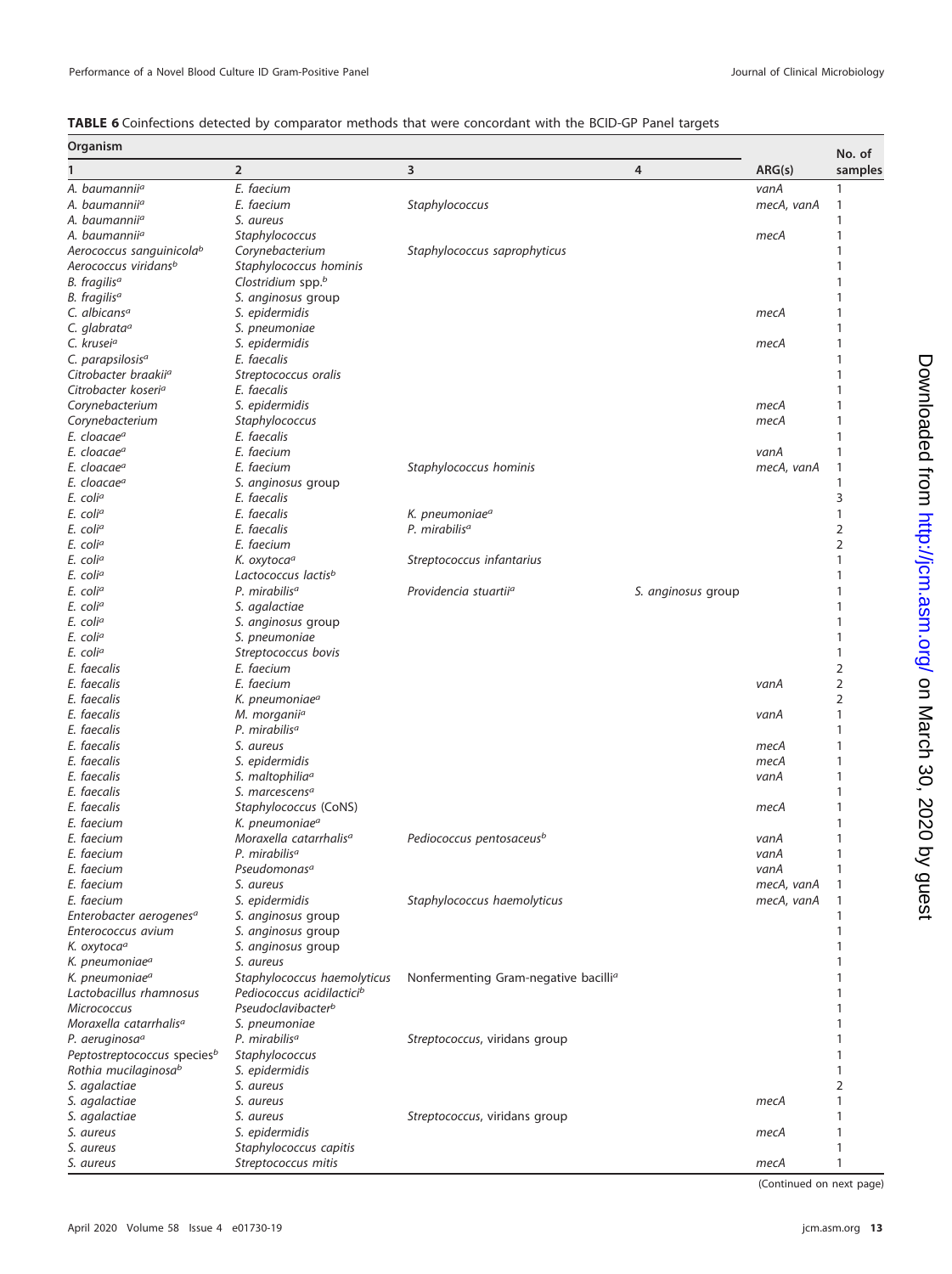|  | <b>TABLE 6 (Continued)</b> |
|--|----------------------------|
|--|----------------------------|

| Carroll et al. | Journal of Clinical Microbiology |
|----------------|----------------------------------|
|                |                                  |

| Organism       |                             |                             |        | No. of  |
|----------------|-----------------------------|-----------------------------|--------|---------|
|                |                             |                             | ARG(s) | samples |
| S. epidermidis | Staphylococcus capitis      |                             | mecA   |         |
| S. epidermidis | Staphylococcus hominis      |                             |        |         |
| S. epidermidis | Staphylococcus hominis      |                             | mecA   |         |
| S. epidermidis | Staphylococcus hominis      | Staphylococcus warneri      |        |         |
| S. epidermidis | Staphylococcus hominis      | Streptococcus parasanguinis | mecA   |         |
| S. epidermidis | Streptococcus parasanguinis |                             |        |         |

aThe BCID-GP Panel detected this organism with a Pan target. bOff-panel organism not targeted by the BCID-GP Panel.

and 1 (%) had four organisms. Of the 184 codetected samples, 99 (54%) discordant samples are provided in Table S8 and consist of codetections that included an organism/ARG not detected by the BCID-GP Panel (i.e., false negative) in 58 samples or an organism/ARG that was detected by the BCID-GP Panel but not identified by comparator methods (i.e., false positive) in 65 samples (some samples had both false-negative and false-positive detections). Thirty-one (48%) of the 65 false-positive detections were confirmed and 23 (40%) of the 58 false-negative detections were not confirmed by methods for resolving discordant results.

### **DISCUSSION**

Early pathogen identification and determination of resistance are essential to successful treatment outcome in patients with bacteremia and sepsis [\(29](#page-17-25)[–](#page-18-0)[31\)](#page-18-1). Although direct detection of pathogens from whole blood has been realized on a limited basis in the United States and Europe, because of many challenges with their performance and interpretation, and the costs associated with implementation, blood cultures remain the major diagnostic method for detection of bloodstream infections [\(31,](#page-18-1) [32\)](#page-18-2).

Several pathogen-specific and broad-based syndromic panels exist for rapid identification and for rapid resistance marker detection from positive blood culture bottles [\(12,](#page-17-26) [18,](#page-17-14) [19,](#page-17-15) [33\)](#page-18-3). The GenMark Dx ePlex BCID-GP Panel offers the broadest panel to date for the identification of Gram-positive organisms, as it targets 13 Gram-positive cocci, 7 Gram-positive rods, and 4 antimicrobial resistance genes. In this study, the GenMark Dx IUO BCID-GP Panel compared favorably to SOC and reference molecular testing, with an overall accuracy for on-panel organisms of 89% before resolution of discordant results. This is below the 96% overall sample agreement for a single-center clinical study on the ePlex BCID-GP research-use-only (RUO) Panel [\(34\)](#page-18-4) performed in Belgium. However, this performance is very similar to the overall accuracies reported for the Verigene (Luminex) and FilmArray (BioFire) BCID panels [\(19,](#page-17-15) [35,](#page-18-5) [36\)](#page-18-6). The ePlex system was also reliable, with an initial panel failure rate of 4.6% and only 2 samples repeating as invalid on repeat testing. There are no differences between the IUO BCID-GP Panel evaluated in this study and the now FDA-cleared ePlex BCID-GP Panel that is commercially available.

The panel is highly inclusive. Only 2.2% of clinical isolates identified by SOC methods were not targeted by the BCID-GP Panel (Table S4), in contrast to 7.5% to 11.9% reported for other currently available commercial assays [\(19,](#page-17-15) [25,](#page-17-21) [26\)](#page-17-22). Most of these organisms are opportunistic pathogens that occasionally are associated with clinically significant bacteremia. Additionally, genus-level calls along with further identification to the species level within the genus may provide opportunity for more targeted therapeutic interventions depending on an institution's antibiogram. For instance, the BCID-GP Panel can provide an Enterococcus genus result, which may prompt further investigation by the laboratory to rule out less common species of Enterococcus, such as E. avium. The BCID-GP Panel can likewise rule out E. faecium or E. faecalis in such cases or provide a specific identification in the event that one of the aforementioned species is present.

The BCID-GP Panel is unique in its inclusion of the Bacillus cereus group. This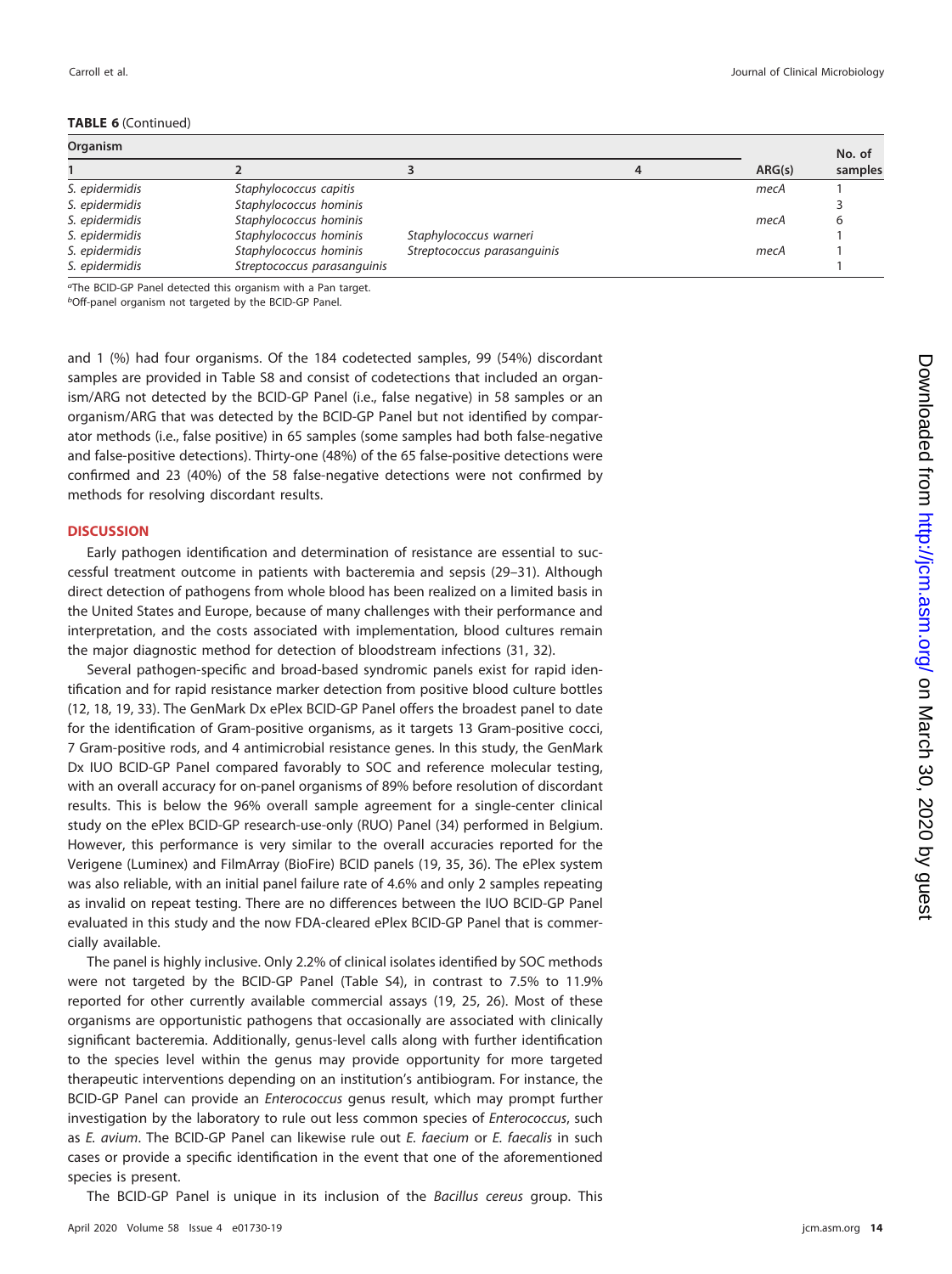Gram-positive spore-forming rod is ubiquitous in the environment, and while it is best known for its association with foodborne infections, it can cause a variety of nongastrointestinal diseases, some of which are quite severe [\(37,](#page-18-7) [38\)](#page-18-8). Bacteremia can lead to sepsis and associated high mortality [\(37,](#page-18-7) [38\)](#page-18-8). B. cereus bloodstream infections are often nosocomial and the result of infected central venous catheters, as this organism can produce significant biofilms [\(37\)](#page-18-7). Injection drug users are another population at risk for bacteremia and endocarditis [\(37,](#page-18-7) [38\)](#page-18-8). Studies of immunocompromised hosts, especially those patients with hematological malignancies, have shown complicated outcomes, including metastatic neurological events such as meningoencephalitis and cerebral abscesses [\(37,](#page-18-7) [38\)](#page-18-8). Given its propensity for severe infections in hospitalized patients and its antimicrobial resistance profile due to broad beta-lactamase production, more rapid identification of this organism may have significant impact on the time to appropriate therapy.

Clostridium species were among the most commonly missed Gram-positive organisms not targeted by this panel and are typically the second most common anaerobes isolated from blood cultures, behind the B. fragilis group [\(39,](#page-18-9) [40\)](#page-18-10). Isolation of Clostridium species from blood cultures may represent contamination or transient or clinically insignificant bacteremia; however, it can also be an indicator of severe life-threatening infections requiring prompt identification and treatment [\(41,](#page-18-11) [42\)](#page-18-12). For these reasons, consideration should be given to including a Clostridium target in future iterations of BCID panels [\(43\)](#page-18-13).

Resistance gene detection and/or rapid phenotypic testing is important for early optimization of treatment. Several studies have demonstrated that when either of these is combined with stewardship interventions, the median time to optimal therapy, especially for methicillin-susceptible S. aureus (MSSA) and Enterococcus species, can be shortened by 14 h to more than 24 h [\(11,](#page-17-8) [13,](#page-17-9) [44,](#page-18-14) [45\)](#page-18-15). In this study, vanA prevalence was low ( $n = 8$  vanA enterococci) among the prospective samples, and no vanB-containing enterococci were detected. Distinguishing vanA from vanB is important in predicting susceptibility to glycopeptides. vanA-containing enterococci are resistant to both vancomycin and teicoplanin, whereas vanB-containing enterococci remain susceptible to teicoplanin [\(46\)](#page-18-16). Performance among all samples, both clinical and contrived, revealed PPA and NPA for vanA of 96.8% and 99.0%, respectively, and 100% PPA and NPA for vanB detection, similar to the performance reported for other rapid blood culture panels and the only other publication on the ePlex BCID Panels [\(25,](#page-17-21) [26,](#page-17-22) [34\)](#page-18-4). Likewise, the overall PPA and NPA for mecA detection of 97.1% and 95.3%, respectively, in the clinical samples among staphylococci are similar to those reported for other nucleic acid-based rapid methods [\(25,](#page-17-21) [26\)](#page-17-22). This is the first commercially available rapid multiplex PCR panel able to identify S. lugdunensis along with the presence of a mecA gene. S. lugdunensis is an important species of staphylococci to identify due to its more aggressive nature than those of other coagulase-negative staphylococci [\(47\)](#page-18-17). In addition, accurate identification is needed because the Clinical and Laboratory Standards Institute breakpoints for this organism follow the guidelines for S. aureus [\(47\)](#page-18-17). Knowing whether mecA is present helps ensure earlier targeted therapy and hopefully a successful clinical outcome. The frequency of mecA is still very low in this species compared to those in other CoNS, but recently, two clones of mecA-positive S. lugdunensis (sequence type 38 [ST38] and ST44) were described that tested susceptible to cefoxitin and were shown by whole-genome sequencing to possess SCCmec type IVa(2b) with variations on the J3 region [\(47\)](#page-18-17).

Also, unique to this panel is the detection of mecC, a mec variant first described in 2007 as a cause of bovine mastitis that has only 69% nucleotide sequence homology with mecA [\(48,](#page-18-18) [49\)](#page-18-19). mecC-positive S. aureus appears to be increasing among isolates causing serious disease, including bacteremia, in humans and animals throughout Europe [\(48](#page-18-18)[–](#page-18-20)[53\)](#page-18-21), although it was not detected among any S. aureus isolates in this study. mecC-producing S. aureus is not detected by the PBP-2a assays, as it encodes a different penicillin binding protein [\(48,](#page-18-18) [54\)](#page-18-22). Also, at least one report demonstrated variable performance among the automated susceptibility testing platforms for its detection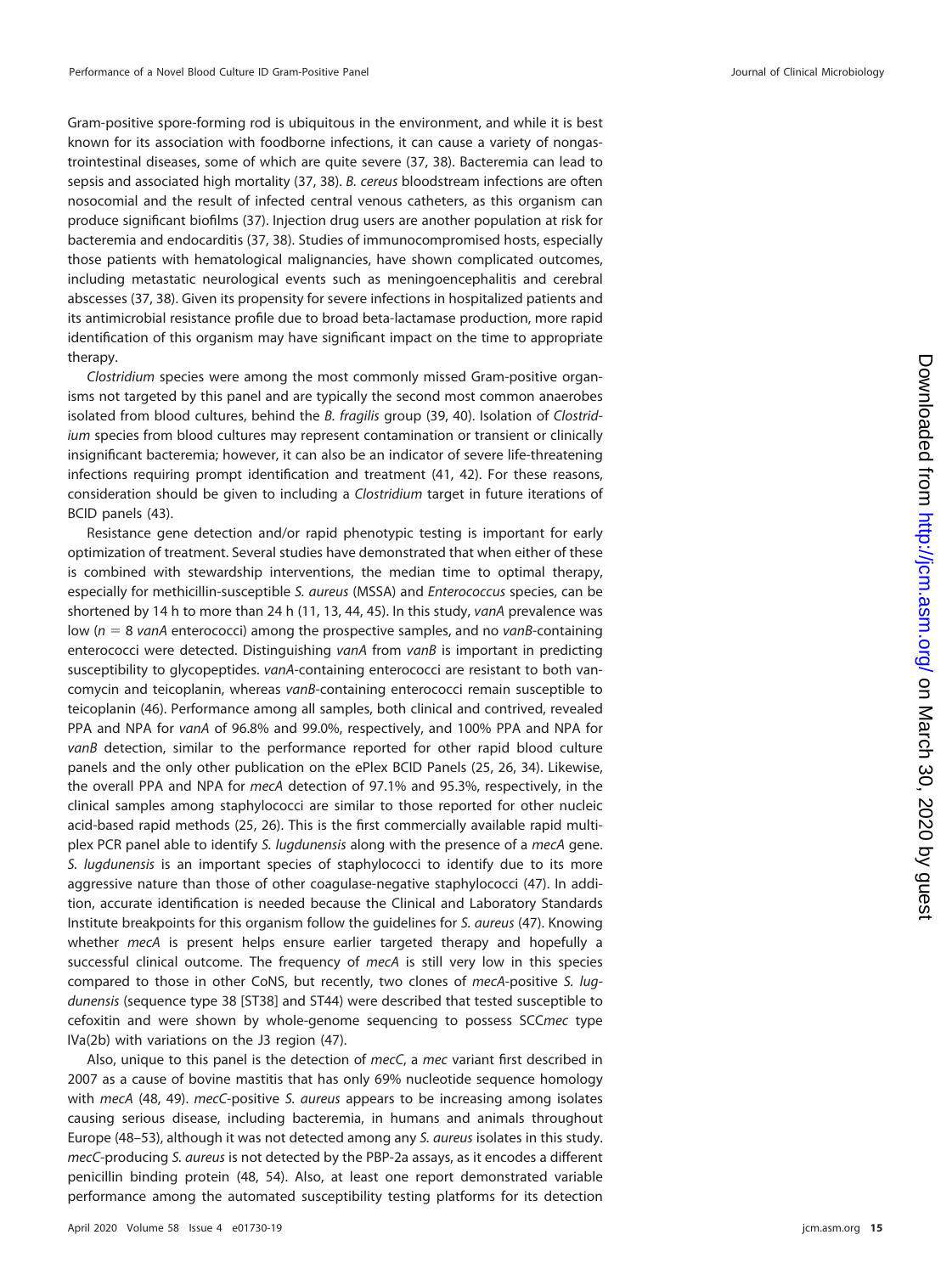[\(55\)](#page-18-23). At present, molecular methods appear to be the most reliable methods of mecC detection.

Several studies have assessed the clinical and economic impacts of BCID panels [\(33\)](#page-18-3). Overall, these studies have shown a decrease in both the time to organism identification and the time to optimization of antimicrobial therapy. However, the results regarding impact of these panels on rates of mortality and hospital lengths of stay have been inconclusive. In a meta-analysis of 31 studies, the implementation of rapid blood culture diagnostics, including rapid molecular BCID panels, was associated with a lower mortality rate, a shorter time to effective therapy, and a decreased length of stay than with use of conventional microbiological methods in patients with bloodstream infections [\(15\)](#page-17-11). Hospital-specific variables such as patient populations, local rates of antimicrobial resistance, and effectiveness of antimicrobial stewardship programs are likely to influence the clinical impact of rapid blood culture diagnostics. BCID panels and other rapid blood culture diagnostics have the greatest impact when the results are reported rapidly and appropriately acted on by clinicians with guidance from an antibiotic stewardship program [\(12,](#page-17-26) [56\)](#page-18-24).

The GenMark Dx ePlex BCID-GP Panel is unique among the positive blood culture syndromic panels in targeting potential contaminants. Several studies report the impact of blood culture contamination on patient care and laboratory efficiencies [\(57](#page-18-25)[–](#page-18-26)[60\)](#page-18-27). In a report from the College of American Pathologists in 2005, the overall mean blood culture contamination rate among 356 participating institutions was 2.89%, with a range of 2.15% to 3.67% [\(61\)](#page-18-28). The estimated additional cost per patient was \$5,506 (U.S. dollars). Other studies have determined that the total cost of extra hospital days in adult populations in the United States ranges from \$1,372 to \$2,200, resulting in significant additional expenditures—\$1.8 million to \$1.9 million—in medical costs per institution [\(61](#page-18-28)[–](#page-18-29)[63\)](#page-18-30). Therefore, with the inclusion of the "contamination rule-outs" on this panel, rapid differentiation of contaminated blood cultures from true bacteremia is likely to have potential patient and laboratory benefits.

The targets that can potentially rule out common contamination of positive blood cultures include B. subtilis group, Corynebacterium, C. acnes, Lactobacillus, CoNS, and Micrococcus. The negative percent agreement for the clinical samples was high for all five targets (99.8 to 100%). The positive percent agreement prior to resolution of any discordant results for the clinical samples was  $>88%$  overall, with the exception of Corynebacterium spp. (78.4%). This was likely due to the variable SOC methods used by participating laboratories that may not adequately distinguish Corynebacterium spp. from other pleomorphic Gram-positive rods, such as, for example, Brevibacterium spp. Table S5 shows the 15 different Corynebacterium spp. detected by SOC methods. Most of the missed identifications were organisms identified by SOC to the genus level only.

Also, unique to this panel are the Pan targets. These are designed to detect polymicrobial infections, which in this study constituted 14.2% of the clinical samples. Occasionally, in mixed infections, a more slowly growing pathogen, such as a yeast, may not be seen on initial Gram stain when a more rapidly growing pathogen signals the blood culture instrument (K.C.C., personal observations). These Pan targets will alert the laboratory to a potential second organism that may be important in prompting additional diagnostic tests and possibly in continuing broad-based empirical therapy or adding antifungal therapy if it was not included in the empirical regimen. Given that Gram stain errors can vary to a certain degree by the site or reader, the Pan targets can also aid in cases where a Gram stain is misread or a Gram-variable organism may be present [\(64\)](#page-18-31). Both the Pan Candida and Pan Gram-Negative targets performed well for the on-panel organisms in the clinical samples (PPA range, 92.4% to 95.7%, NPA range, 99.5% to 99.9%). Using ePlex RUO BCID panels, Huang et al. noted 100% specificity for the Pan Gram-Negative targets and one false negative, an E. coli isolate that was not detected out of a total of six samples that had a Gram-negative organism [\(34\)](#page-18-4).

However, the BCID-GP Panel detected all organisms identified by comparative methods in 73% of polymicrobial samples. Accurate identification of all organisms in polymicrobial blood cultures remains a challenge for both molecular and standard-of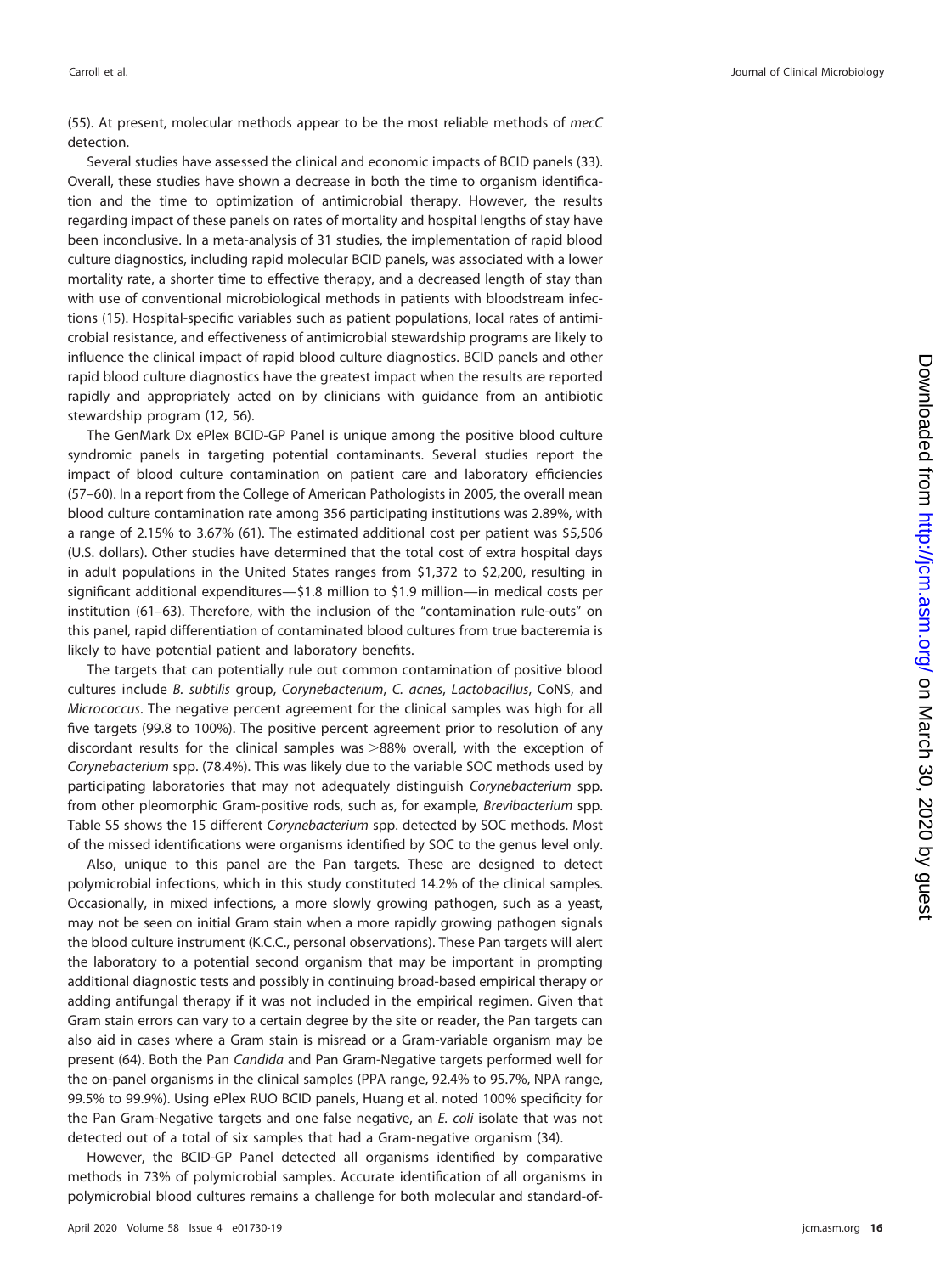care methods, as demonstrated in this study, in which comparative methods had similar false-positivity and false-negativity rates. The variable performance seen in this study with polymicrobial infections is in line with that reported for studies of other positive blood culture syndromic panel tests [\(65](#page-19-0)[–](#page-19-1)[67\)](#page-19-2).

The GenMark Dx ePlex system utilizes three panels for identification of Grampositive, Gram-negative, and fungal organisms, all of which are now commercially available. The use of multiple panels allows for inclusion of a wider range of targets, but the selection of the appropriate panel or panels depends upon accurate Gram stain results. There were 1,220 clinical samples with only positive organisms seen on Gram stain. Of these, only 5 had Gram-negative bacteria or Candida species identified by the SOC methods. In addition, there were six samples in which the BCID-GP Panel Pan Gram-Negative or Pan Candida target detected an organism missed by the Gram stain and the SOC methods (data not shown). Overall, the positive predictive value of the Gram-positive stain was 99.1% for prediction of BCID-GP Panel selection in this study. This is consistent with overall accuracy of the interpretation of Gram stains from positive blood cultures of 99.3% reported by Rand and Tillan [\(68\)](#page-19-3).

There are several limitations to this study. Because of the broad range of this panel and the low prevalence of some of the targeted organisms, the clinically collected samples had to be supplemented with a total of 566 contrived samples, and therefore, the results may be more favorable than in actual clinical practice. Also, retrospective clinical samples were frozen for up to 4 years before testing, which may have affected recovery of some of the more fastidious organisms. Though two sites used bioMérieux BacTAlert bottles for blood culture collection, this bottle type accounted for only 12% of the bottles collected; most sites used BD Bactec bottles. There were false positives that could not be resolved by comparator methods. There are several possible reasons for this observation, such as detection of nonviable organisms, as has been observed in other studies of molecular assays or contamination. Finally, biological contamination due to presence of nucleic acid from an organism introduced during manufacturing of the blood culture bottle broth has been reported [\(69\)](#page-19-4). With respect to this, there were no observed patterns of repeated detection of an organism that was not seen on Gram stain.

In conclusion, the ePlex BCID-GP Panel compares favorably to SOC and targeted molecular methods and provides results much faster and with minimal hands-on time. It detects a broader range of pathogens to the genus and species levels than do other commercially available BCID panels, and it includes the antimicrobial resistance gene mecC and potential blood culture contaminants. The Pan Gram-Negative and Pan Candida targets are unique features of the panel that alert the user to the presence of mixed cultures that may not be detected by the Gram stain, assist in scenarios of misread Gram stains, and can further delineate what species might be present in the case of Gram variability. The targets representing potential contamination have the ability to reduce inappropriate antimicrobial utilization and reduce hospital costs associated with identification of contaminants.

### **SUPPLEMENTAL MATERIAL**

Supplemental material is available online only. **SUPPLEMENTAL FILE 1**, PDF file, 0.2 MB.

### **ACKNOWLEDGMENTS**

We thank the laboratories that submitted samples for the study but did not participate in testing. The names of the laboratories and the points of contact for each are as follows: Detroit Medical Center (Detroit, MI), Hossein Salimnia; Geisinger Clinic (Danville, PA), Donna M. Wolk; Ingalls Memorial Hospital (Harvey, IL), Michelle Fennel, Brandon Janusz, and Suzan Al Rafati; Medical College of Wisconsin (Milwaukee, WI), Blake Buchan; and Scripps Health San Diego (San Diego, CA), Louise Aguilar-Higgins.

This study was supported by GenMark Dx, Inc.

J.L.R., A.T., N.N.W., and D.T. are employees of GenMark, Inc.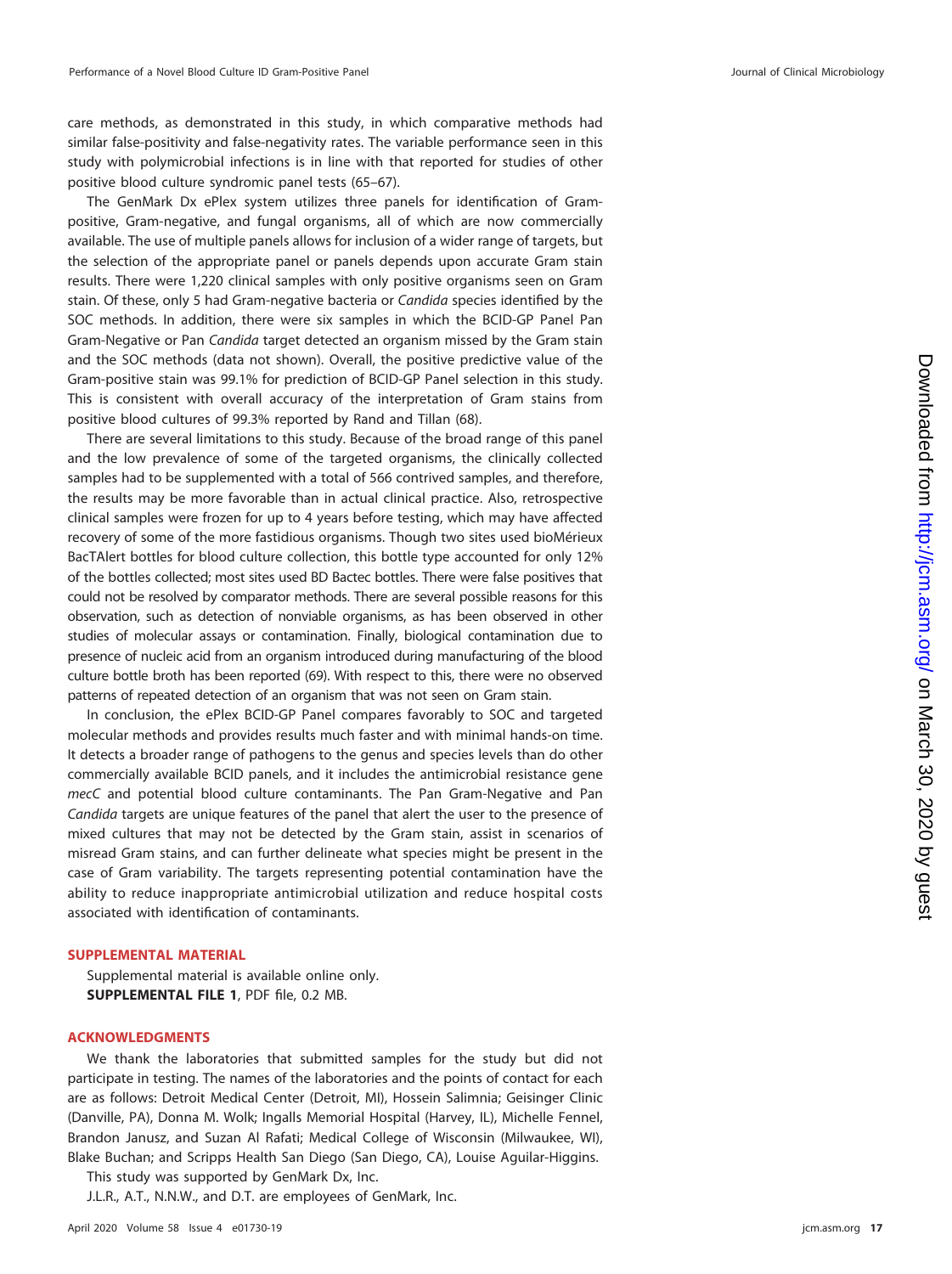### <span id="page-17-0"></span>**REFERENCES**

- 1. Xu J, Murphy SL, Kochanek KC, Bastian B, Arias E. 2018. Deaths: final data for 2016. Natl Vital Stat Rep 67:1–77.
- <span id="page-17-1"></span>2. Vallés J, Palomar M, Alvárez-Lerma F, Rello J, Blanco A, Garnacho-Montero J, Martín-Loeches I, GTEI/SEMICYUC Working Group on Bacteremia. 2013. Evolution over a 15-year period of clinical characteristics and outcomes of critically ill patients with community-acquired bacteremia. Crit Care Med 41:76 – 83. [https://doi.org/10.1097/CCM](https://doi.org/10.1097/CCM.0b013e3182676698) [.0b013e3182676698.](https://doi.org/10.1097/CCM.0b013e3182676698)
- 3. de Kraker ME, Jarlier V, Monen JC, Heuer OE, van de Sande N, Grundmann H. 2013. The changing epidemiology of bacteremias in Europe: trends from the European Antimicrobial Resistance Surveillance System. Clin Microbiol Infect 19:860-868. [https://doi.org/10](https://doi.org/10.1111/1469-0691.12028) [.1111/1469-0691.12028.](https://doi.org/10.1111/1469-0691.12028)
- <span id="page-17-2"></span>4. Buetti N, Atkinson A, Marschall J, Kronenberg A, Swiss Centre for Antibiotic Resistance (ANRESIS). 2017. Incidence of bloodstream infections: a nationwide surveillance of acute care hospitals in Switzerland 2008 –2014. BMJ Open 7:e013665. [https://doi.org/10.1136/](https://doi.org/10.1136/bmjopen-2016-013665) [bmjopen-2016-013665.](https://doi.org/10.1136/bmjopen-2016-013665)
- <span id="page-17-3"></span>5. Sogaard M, Norgaard M, Dethlefsen C, Schonheyder HC. 2011. Temporal changes in the incidence and 30-day mortality associated with bacteremia in hospitalized patients from 1992 through 2006: a populationbased cohort study. Clin Infect Dis 52:61-69. [https://doi.org/10.1093/](https://doi.org/10.1093/cid/ciq069) cid/cia069.
- <span id="page-17-4"></span>6. Goto M, Al-Hasan MN. 2013. Overall burden of bloodstream infection and nosocomial bloodstream infection in North America and Europe. Clin Microbiol Infect 19:50C1-09. [https://doi.org/10.1111/1469-0691](https://doi.org/10.1111/1469-0691.12195) [.12195.](https://doi.org/10.1111/1469-0691.12195)
- <span id="page-17-5"></span>7. Zasowski EJ, Claeys KC, Lagnf AM, Davis SL, Rybak MJ. 2016. Time is of the essence: the impact of delayed antibiotic therapy on patient outcomes in hospital-onset enterococcal bloodstream infections. Clin Infect Dis 62:1242–1250. [https://doi.org/10.1093/cid/ciw110.](https://doi.org/10.1093/cid/ciw110)
- <span id="page-17-16"></span>8. Valles J, Rello J, Ochagavia A, Garnacho J, Alcala MA. 2003. Communityacquired bloodstream infection in critically ill adult patients. Chest 123:1615–1624. [https://doi.org/10.1378/chest.123.5.1615.](https://doi.org/10.1378/chest.123.5.1615)
- <span id="page-17-6"></span>9. Kumar A, Roberts D, Wood KE, Light B, Parrillo JE, Sharma S, Suppes R, Feinstein D, Zanotti S, Taiberg L, Gurka D, Kumar A, Cheang M. 2006. Duration of hypotension before initiation of effective antimicrobial therapy is the critical determinant of survival in human septic shock. Crit Care Med 34:1589 –1596. [https://doi.org/10.1097/01.CCM](https://doi.org/10.1097/01.CCM.0000217961.75225.E9) [.0000217961.75225.E9.](https://doi.org/10.1097/01.CCM.0000217961.75225.E9)
- <span id="page-17-7"></span>10. Retamar P, Portillo MM, López-Prieto MD, Rodríguez-López F, de Cueto M, García MV, Gómez MJ, Del Arco A, Muñoz A, Sánchez-Porto A, Torres-Tortosa M, Martín-Aspas A, Arroyo A, García-Figueras C, Acosta F, Corzo JE, León-Ruiz L, Escobar-Lara T, Rodríguez-Baño J, SAEI/SAMPAC Bacteremia Group. 2012. Impact of inadequate empirical therapy on the mortality of patients with bloodstream infections: a propensity scorebased analysis. Antimicrob Agents Chemother 56:472– 478. [https://doi](https://doi.org/10.1128/AAC.00462-11) [.org/10.1128/AAC.00462-11.](https://doi.org/10.1128/AAC.00462-11)
- <span id="page-17-8"></span>11. Avdic E, Wang R, Li DX, Tamma PD, Shulder SE, Carroll KC, Cosgrove SE. 2017. Sustained impact of a rapid microarray-based assay with antimicrobial stewardship interventions on optimizing therapy in patients with Gram-positive bacteraemia. J Antimicrob Chemother 72: 3191–3198. [https://doi.org/10.1093/jac/dkx267.](https://doi.org/10.1093/jac/dkx267)
- <span id="page-17-26"></span>12. Banerjee R, Teng CB, Cunningham SA, Ihde SM, Steckelberg JM, Moriarty JP, Shah ND, Mandrekar JN, Patel R. 2015. Randomized trial of rapid multiplex polymerase chain reaction-based blood culture identification and susceptibility testing. Clin Infect Dis 61:1071–1080. [https://doi.org/](https://doi.org/10.1093/cid/civ447) [10.1093/cid/civ447.](https://doi.org/10.1093/cid/civ447)
- <span id="page-17-9"></span>13. Neuner EA, Pallotta AM, Lam SW, Stowe D, Gordon SM, Procop GW, Richter SS. 2016. Experience with rapid microarray-based diagnostic technology and antimicrobial stewardship for patients with grampositive bacteremia. Infect Control Hosp Epidemiol 37:1361–1366. [https://doi.org/10.1017/ice.2016.175.](https://doi.org/10.1017/ice.2016.175)
- <span id="page-17-10"></span>14. Messacar K, Hurst AL, Child J, Campbell K, Palmer C, Hamilton S, Dowell E, Robinson CC, Parker SK, Dominguez SR. 2017. Clinical impact and provider acceptability of real-time antimicrobial stewardship decision support for rapid diagnostics in children with positive blood culture results. J Pediatric Infect Dis Soc 6:267–274. [https://doi.org/10.1093/](https://doi.org/10.1093/jpids/piw047) ipids/piw047.
- <span id="page-17-11"></span>15. Timbrook TT, Morton JB, McConeghy KW, Caffrey AR, Mylonakis E, LaPlante KL. 2017. The effect of molecular rapid diagnostic testing on

<span id="page-17-12"></span>M, Egli A. 2017. Impact of MALDI-TOF-MS-based identification directly from positive blood cultures on patient management: a controlled clinical trial. Clin Microbiol Infect 23:78 – 85. [https://doi.org/10.1016/j.cmi](https://doi.org/10.1016/j.cmi.2016.08.009) [.2016.08.009.](https://doi.org/10.1016/j.cmi.2016.08.009)

clinical and outcomes in bloodstream infections: a systematic review

- <span id="page-17-13"></span>17. Scohy A, Noel A, Boeras A, Brassinne L, Laurent T, Rodriguez-Villalobos H, Verroken A. 2018. Evaluation of the Bruker MBT Sepsityper IVD module for the identification of polymicrobial blood cultures with MALDI-TOF MS. Eur J Clin Microbiol Infect Dis [https://doi.org/10.1007/s10096-018](https://doi.org/10.1007/s10096-018-3351-2) [-3351-2.](https://doi.org/10.1007/s10096-018-3351-2)
- <span id="page-17-14"></span>18. Ledeboer NA, Lopansri BK, Dhiman N, Cavagnolo R, Carroll KC, Granato P, Thomson R, Jr, Butler-Wu SM, Berger H, Samuel L, Pancholi P, Swyers L, Hansen GT, Tran NK, Polage CR, Thomson KS, Hanson ND, Winegar R, Buchan BW. 2015. Identification of gram-negative bacteria and genetic resistance determinants from positive blood culture broths by use of the Verigene gram-negative blood culture multiplex microarray-based molecular assay. J Clin Microbiol 3:2460 –2472. [https://doi.org/10.1128/JCM](https://doi.org/10.1128/JCM.00581-15) [.00581-15.](https://doi.org/10.1128/JCM.00581-15)
- <span id="page-17-15"></span>19. Altun O, Almuhayawi M, Ullberg M, Ozenci V. 2013. Clinical evaluation of the FilmArray blood culture identification panel in identification of bacteria and yeasts from positive blood cultures. J Clin Microbiol 51: 4130 – 4136. [https://doi.org/10.1128/JCM.01835-13.](https://doi.org/10.1128/JCM.01835-13)
- <span id="page-17-17"></span>20. Schmitz JE, Tang YW. 2018. The GenMark ePlex<sup>®</sup>: another weapon in the syndromic arsenal for infection diagnosis. Future Microbiol 13: 1697–1708. [https://doi.org/10.2217/fmb-2018-0258.](https://doi.org/10.2217/fmb-2018-0258)
- <span id="page-17-18"></span>21. Bernard K. 2012. The genus Corvnebacterium and other medically relevant coryneform-like bacteria. J Clin Microbiol 50:3152–3158. [https://doi](https://doi.org/10.1128/JCM.00796-12) [.org/10.1128/JCM.00796-12.](https://doi.org/10.1128/JCM.00796-12)
- 22. Spanu T, Sanguinetti M, Ciccaglione D, D'Inzeo T, Romano L, Leone F, Fadda G. 2003. Use of the VITEK 2 system for rapid identification of clinical isolates of staphylococci from bloodstream infections. J Clin Microbiol 41:4259 – 4263. [https://doi.org/10.1128/jcm.41.9.4259-4263](https://doi.org/10.1128/jcm.41.9.4259-4263.2003) [.2003.](https://doi.org/10.1128/jcm.41.9.4259-4263.2003)
- <span id="page-17-19"></span>23. Kocsubé S, Tóth M, Vágvölgyi C, Dóczi I, Pesti M, Pócsi I, Szabó J, Varga J. 2007. Occurrence and genetic variability of Candida parapsilosis sensu lato in Hungary. J Med Microbiol 56:190 –195. [https://doi.org/10.1099/](https://doi.org/10.1099/jmm.0.46838-0) [jmm.0.46838-0.](https://doi.org/10.1099/jmm.0.46838-0)
- <span id="page-17-20"></span>24. Lockhart SR, Messer SA, Pfaller MA, Diekema DJ. 2008. Geographic distribution and antifungal susceptibility of the newly described species Candida orthopsilosis and Candida metapsilosis in comparison to closely related species Candida parapsilosis. J Clin Microbiol 46:2659 –2664. [https://doi.org/10.1128/JCM.00803-08.](https://doi.org/10.1128/JCM.00803-08)
- <span id="page-17-21"></span>25. Salimnia H, Fairfax MR, Lephart PR, Schreckenberger P, Desjarlais SM, Johnson JK, Robinson G, Carroll KC, Greer A, Morgan M, Chan R, Loeffelholz M, Valencia-Shelton F, Jenkins S, Schuetz AN, Daly JA, Barney T, Hemmert A, Kanack KJ. 2016. Evaluation of the FilmArray blood culture identification panel: results of a multicenter controlled trial. J Clin Microbiol 54:687– 698. [https://doi.org/10.1128/JCM.01679-15.](https://doi.org/10.1128/JCM.01679-15)
- <span id="page-17-22"></span>26. Buchan BW, Ginocchio CC, Manii R, Cavagnolo R, Pancholi P, Swyers L, Thomson RB, Anderson C, Kaul K, Ledeboer NA. 2013. Multiplex identification of Gram-positive bacteria and resistance determinants directly from positive blood culture broths: evaluation of an automated microarray-based nucleic acid test. PLoS Med 10:e1001478. [https://doi](https://doi.org/10.1371/journal.pmed.1001478) [.org/10.1371/journal.pmed.1001478.](https://doi.org/10.1371/journal.pmed.1001478)
- <span id="page-17-23"></span>27. Ganesan A, Crawford K, Mende K, Murray CK, Lloyd B, Ellis M, Tribble DR, Weintrob AC. 2013. Evaluation for a novel methicillin resistance (mecC) homologue in methicillin-resistant Staphylococcus aureus isolates obtained from injured military personnel. J Clin Microbiol 51:3073–3075. [https://doi.org/10.1128/JCM.01516-13.](https://doi.org/10.1128/JCM.01516-13)
- <span id="page-17-24"></span>28. Mendes RE, Watters AA, Rhomberg PR, Farrell DJ, Jones RN. 2016. Performance of the BD Max StaphSR for screening of methicillinresistant Staphylococcus aureus isolates among a contemporary and diverse collection from 146 institutions located in nine U.S. Census regions: prevalence of mecA dropout mutants. J Clin Microbiol 54: 204 –207. [https://doi.org/10.1128/JCM.02047-15.](https://doi.org/10.1128/JCM.02047-15)
- <span id="page-17-25"></span>29. Kumar A, Ellis P, Arabi Y, Roberts D, Light B, Parrillo JE, Dodek P, Wood G, Kumar A, Simon D, Peters C, Ahsan M, Chateau D, Cooperative Antimicrobial Therapy of Septic Shock Database Research Group. 2009.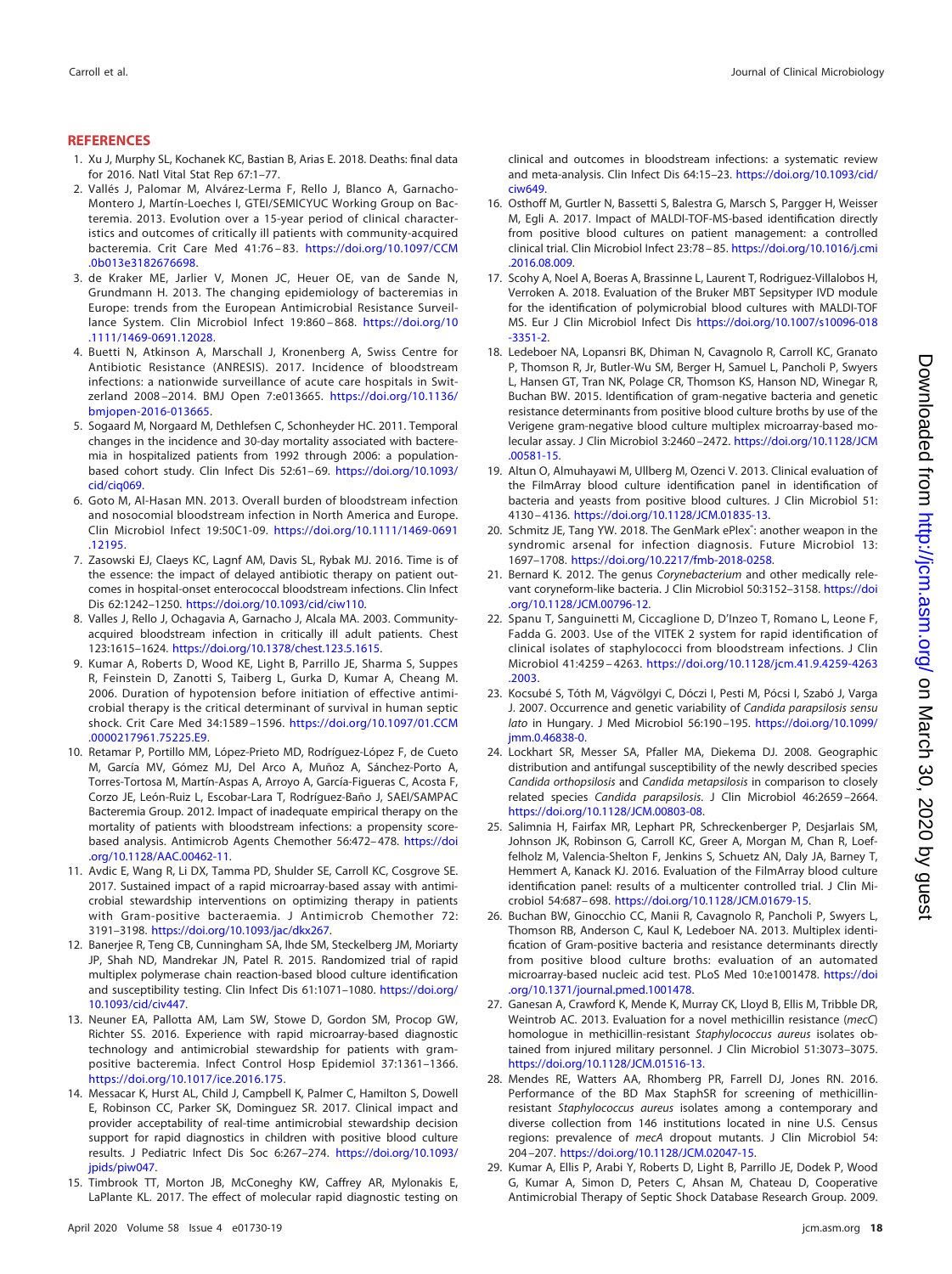Initiation of inappropriate antimicrobial therapy results in a fivefold reduction of survival in human septic shock. Chest 136:1237–1248. [https://doi.org/10.1378/chest.09-0087.](https://doi.org/10.1378/chest.09-0087)

- <span id="page-18-0"></span>30. Garnacho-Montero J, Garcia-Garmendia JL, Barrero-Almodovar A, Jimenez-Jimenez FJ, Perez-Paredes C, Ortiz-Leyba C. 2003. Impact of adequate empirical antibiotic therapy on the outcome of patients admitted to the intensive care unit with sepsis. Crit Care Med 31: 2742–2751. [https://doi.org/10.1097/01.CCM.0000098031.24329.10.](https://doi.org/10.1097/01.CCM.0000098031.24329.10)
- <span id="page-18-1"></span>31. Sinha M, Jupe J, Mack H, Coleman TP, Lawrence SM, Fraley SI. 2018. Emerging technologies for molecular diagnosis of sepsis. Clin Microbiol Rev 31:e00089-17. [https://doi.org/10.1128/CMR.00089-17.](https://doi.org/10.1128/CMR.00089-17)
- <span id="page-18-2"></span>32. Peker N, Couto N, Sinha B, Rossen JW. 2018. Diagnosis of bloodstream infections from positive blood cultures and directly from blood samples: recent developments in molecular approaches. Clin Microbiol Infect 24:944 –955. [https://doi.org/10.1016/j.cmi.2018.05.007.](https://doi.org/10.1016/j.cmi.2018.05.007)
- <span id="page-18-3"></span>33. Ramanan P, Bryson AL, Binnicker MJ, Pritt BS, Patel R. 2018. Syndromic panel-based testing in clinical microbiology. Clin Microbiol Rev 31: e00024-17. [https://doi.org/10.1128/CMR.00024-17.](https://doi.org/10.1128/CMR.00024-17)
- <span id="page-18-4"></span>34. Huang TD, Melnik E, Bogaerts P, Evrard S, Glupczynski Y. 2018. Evaluation of the ePlex blood culture identification panels for detection of pathogens in bloodstream infections. J Clin Microbiol 57:e01597-18. [https://doi.org/10.1128/JCM.01597-18.](https://doi.org/10.1128/JCM.01597-18)
- <span id="page-18-5"></span>35. Ward C, Stocker K, Begum J, Wade P, Ebrahimsa U, Goldenberg SD. 2015. Performance evaluation of the Verigene (Nanosphere) and FilmArray (BioFire) molecular assays for identifications of causative organisms in bacterial bloodstream infections. Eur J Clin Microbiol Infect Dis 34: 487– 496. [https://doi.org/10.1007/s10096-014-2252-2.](https://doi.org/10.1007/s10096-014-2252-2)
- <span id="page-18-6"></span>36. Bhatti MM, Boonlayangoor S, Beavis KG, Tesic V. 2014. Rapid identification of positive blood cultures by matrix-assisted laser desorption ionization-time of flight mass spectrometry using prewarmed agar plates. J Clin Microbiol 52:4334 – 4338. [https://doi.org/10.1128/JCM](https://doi.org/10.1128/JCM.01788-14) [.01788-14.](https://doi.org/10.1128/JCM.01788-14)
- <span id="page-18-8"></span><span id="page-18-7"></span>37. Bottone EJ. 2010. Bacillus cereus, a volatile human pathogen. Clin Microbiol Rev 23:382–398. [https://doi.org/10.1128/CMR.00073-09.](https://doi.org/10.1128/CMR.00073-09)
- 38. Tusgul S, Prod'hom G, Senn L, Meuli R, Bochud P-Y, Giulieri SG. 2017. Bacillus cereus bacteraemia: comparison between haematologic and nonhaemotological patients. New Microbes New Infect 15:65–71. [https://doi.org/10.1016/j.nmni.2016.11.011.](https://doi.org/10.1016/j.nmni.2016.11.011)
- <span id="page-18-9"></span>39. Lassmann B, Gustafson DR, Wood CM, Rosenblatt JE. 2007. Reemergence of anaerobic bacteremia. Clin Infect Dis 44:895–900. [https://doi.org/10](https://doi.org/10.1086/512197) [.1086/512197.](https://doi.org/10.1086/512197)
- <span id="page-18-10"></span>40. Simmon KE, Mirrett S, Reller LB, Petti CA. 2008. Genotypic diversity of anaerobic isolates from bloodstream infections. J Clin Microbiol 46: 1596 –1601. [https://doi.org/10.1128/JCM.02469-07.](https://doi.org/10.1128/JCM.02469-07)
- <span id="page-18-11"></span>41. Weinstein MP, Towns ML, Quartey SM, Mirrett S, Reimer LG, Parmigiani G, Reller LB. 1997. The clinical significance of positive blood cultures in the 1990s: a prospective comprehensive evaluation of the microbiology, epidemiology, and outcome of bacteremia and fungemia in adults. Clin Infect Dis 24:584 – 602. [https://doi.org/10.1093/clind/24.4.584.](https://doi.org/10.1093/clind/24.4.584)
- <span id="page-18-12"></span>42. Stevens DL, Aldape MJ, Bryant AE. 2012. Life-threatening clostridial infections. Anaerobe 18:254 –259. [https://doi.org/10.1016/j.anaerobe](https://doi.org/10.1016/j.anaerobe.2011.11.001) [.2011.11.001.](https://doi.org/10.1016/j.anaerobe.2011.11.001)
- <span id="page-18-13"></span>43. Ny P, Ozaki A, Pallares J, Nieberg P, Wong-Beringer A. 2019. Antimicrobial stewardship opportunities in patients with bacteremia not identified by BioFire FilmArray. J Clin Microbiol 57:e01941-18. [https://doi.org/10](https://doi.org/10.1128/JCM.01941-18) [.1128/JCM.01941-18.](https://doi.org/10.1128/JCM.01941-18)
- <span id="page-18-14"></span>44. Sango A, McCarter YS, Johnson D, Ferreira J, Guzman N, Jankowski CA. 2013. Stewardship approach for optimizing antimicrobial therapy through use of a rapid microarray assay on blood cultures positive for Enterococcus species. J Clin Microbiol 51:4008 – 4011. [https://doi.org/10](https://doi.org/10.1128/JCM.01951-13) [.1128/JCM.01951-13.](https://doi.org/10.1128/JCM.01951-13)
- <span id="page-18-15"></span>45. Roshdy DG, Tran A, LeCroy N, Zeng D, Ou FS, Daniels LM, Weber DJ, Alby K, Miller MB. 2015. Impact of a rapid microarray-based assay for identification of positive blood cultures for treatment optimization for patients with streptococcal and enterococcal bacteremia. J Clin Microbiol 53:1411–1414. [https://doi.org/10.1128/JCM.00104-15.](https://doi.org/10.1128/JCM.00104-15)
- <span id="page-18-17"></span><span id="page-18-16"></span>46. Miller WR, Munita JM, Arias CA. 2014. Mechanisms of antibiotic resistance in enterococci. Expert Rev Anti Infect Ther 12:1221–1236. [https://](https://doi.org/10.1586/14787210.2014.956092) [doi.org/10.1586/14787210.2014.956092.](https://doi.org/10.1586/14787210.2014.956092)
- 47. Taha L, Stegger M, Soderquist B. 2019. Staphylococcus lugdunensis: antimicrobial susceptibility and optimal treatment options. Eur J Clin Microbiol Infect Dis 38:1449 –1455. [https://doi.org/10.1007/s10096-019](https://doi.org/10.1007/s10096-019-03571-6) [-03571-6.](https://doi.org/10.1007/s10096-019-03571-6)
- <span id="page-18-18"></span>48. Lakhundi S, Zhang K. 2018. Methicillin-resistant Staphylococcus aureus:

molecular characterization, evolution, and epidemiology. Clin Microbiol Rev 31:e00020-18. [https://doi.org/10.1128/CMR.00020-18.](https://doi.org/10.1128/CMR.00020-18)

- <span id="page-18-19"></span>49. Garcia-Alvarez L, Holden MT, Lindsay G, Webb CR, Brown DF, Curran MD, Walpole E, Brooks K, Pickard DJ, Teale C, Parkhill J, Bentley SD, Edwards GF, Girvan EK, Kearns AM, Pichon B, Hill RL, Larsen AR, Skov LR, Peacock SJ, Maskell DJ, Holmes MA. 2011. Methicillin-resistant Staphylococcus aureus with a novel mecA homologue in human and bovine populations in the UK and Denmark: a descriptive study. Lancet Infect Dis 11: 595– 603. [https://doi.org/10.1016/S1473-3099\(11\)70126-8.](https://doi.org/10.1016/S1473-3099(11)70126-8)
- 50. Shore AC, Deasy EC, Slickers P, Brennan G, O'Connell B, Monecke S, Ehricht R, Coleman DC. 2011. Detection of staphylococcal cassette chromosome mec type XI carrying highly divergent mecA, mecI, mecR1, blaZ, and ccr genes in human clinical isolates of clonal complex 130 methicillin-resistant Staphylococcus aureus. Antimicrob Agents Chemother 55:3765–3773. [https://doi.org/10.1128/AAC.00187-11.](https://doi.org/10.1128/AAC.00187-11)
- 51. Garcia-Garrote F, Cercenado E, Marin M, Bal M, Trincado P, Corredoira J, Ballesteros C, Pita J, Alonso P, Vindel A. 2014. Methicillin-resistant Staphylococcus aureus carrying the mecC gene: emergence in Spain and report of a fatal case of bacteraemia. J Antimicrob Chemother 69:45–50. [https://](https://doi.org/10.1093/jac/dkt327) [doi.org/10.1093/jac/dkt327.](https://doi.org/10.1093/jac/dkt327)
- <span id="page-18-20"></span>52. Kerschner H, Harrison EM, Hartl R, Holmes MA, Apfalter P. 2015. First report of mecC MRSA in human samples from Austria: molecular characteristics and clinical data. New Microbes New Infect 3:4 –9. [https://doi](https://doi.org/10.1016/j.nmni.2014.11.001) [.org/10.1016/j.nmni.2014.11.001.](https://doi.org/10.1016/j.nmni.2014.11.001)
- <span id="page-18-21"></span>53. Romero-Gómez MP, Mora-Rillo M, Lázaro-Perona F, Gómez-Gil MR, Mingorance J. 2013. Bacteraemia due to methicillin-resistant Staphylococcus aureus carrying the mecC gene in a patient with urothelial carcinoma. J Med Microbiol 62:1914 –1916. [https://doi.org/10.1099/](https://doi.org/10.1099/jmm.0.064683-0) [jmm.0.064683-0.](https://doi.org/10.1099/jmm.0.064683-0)
- <span id="page-18-22"></span>54. Dupieux C, Bouchiat C, Larsen AR, Pichon B, Holmes M, Teale C, Edwards G, Hill R, Decousser JW, Trouillet-Assant S, Petersen A, Skov R, Kearns A, Laurent F. 2017. Detection of mecC-positive Staphylococcus aureus: what to expect from immunological tests targeting PBP2a? J Clin Microbiol 55:1961–1963. [https://doi.org/10.1128/JCM.00068-17.](https://doi.org/10.1128/JCM.00068-17)
- <span id="page-18-23"></span>55. Kriegeskorte A, Idelevich EA, Schlattmann A, Layer F, Strommenger B, Denis O, Paterson GK, Holmes MA, Werner G, Becker K. 2017. Comparison of different phenotypic approaches to screen and detect mecCharboring methicillin-resistant Staphylococcus aureus. J Clin Microbiol 56:e00826-17. [https://doi.org/10.1128/JCM.00826-17.](https://doi.org/10.1128/JCM.00826-17)
- <span id="page-18-24"></span>56. MacVane SH, Nolte FS. 2016. Benefits of adding a rapid PCR-based blood culture identification panel to an established antimicrobial stewardship program. J Clin Microbiol 54:2455–2463. [https://doi.org/10.1128/JCM](https://doi.org/10.1128/JCM.00996-16) [.00996-16.](https://doi.org/10.1128/JCM.00996-16)
- <span id="page-18-25"></span>57. Bates DW, Goldman L, Lee TH. 1991. Contaminant blood cultures and resource utilization: the true consequences of false-positive results. JAMA 265:365–369. [https://doi.org/10.1001/jama.1991.03460030071031.](https://doi.org/10.1001/jama.1991.03460030071031)
- 58. Souvenir D, Anderson DE, Palpant S, Mroch H, Askin S, Anderson J, Claridge J, Eiland J, Malone C, Garrison MW, Watson P, Campbell DM. 1998. Blood cultures positive for coagulase-negative staphylococci: antisepsis, pseudobacteremia, and therapy of patients. J Clin Microbiol 36:1923–1926. [https://doi.org/10.1128/JCM.36.7.1923-1926.1998.](https://doi.org/10.1128/JCM.36.7.1923-1926.1998)
- <span id="page-18-26"></span>59. Lee CC, Lin WJ, Shih HI, Wu CH, Chen PL, Lee HC, Lee NY, Chang CM, Wang LR, Ko WC. 2007. Clinical significance of potential contaminants in blood cultures among patients in a medical center. J Microbiol Immunol Infect 40:438 – 444.
- <span id="page-18-27"></span>60. van der Heijden YF, Miller G, Wright PW, Shepherd BE, Daniels TL, Talbot TR. 2011. Clinical impact of blood cultures contaminated with coagulasenegative staphylococci at an academic medical center. Infect Control Hosp Epidemiol 32:623– 625. [https://doi.org/10.1086/660096.](https://doi.org/10.1086/660096)
- <span id="page-18-29"></span><span id="page-18-28"></span>61. Bekeris LG, Tworke JA, Walsh MK, Valenstein PN. 2005. Trends in blood culture contamination: a College of American Pathologists Q-Tracks study of 356 institutions. Arch Pathol Lab Med 129:1222–1225.
- <span id="page-18-30"></span>62. Zwang O, Albert RK. 2006. Analysis of strategies to improve cost effectiveness in blood cultures. J Hosp Med 1:272–276. [https://doi.org/10](https://doi.org/10.1002/jhm.115) [.1002/jhm.115.](https://doi.org/10.1002/jhm.115)
- 63. Alahmadi YM, Aldeyab MA, McElnay JC, Scott MG, Darwish Elhajji FW, Magee FA, Dowds M, Edwards C, Fullerton L, Tate A, Kearney MP. 2011. Clinical and economic impact of contaminated blood cultures within the hospital setting. J Hosp Infect 77:233–236. [https://doi.org/10.1016/j.jhin](https://doi.org/10.1016/j.jhin.2010.09.033) [.2010.09.033.](https://doi.org/10.1016/j.jhin.2010.09.033)
- <span id="page-18-31"></span>64. Dodemont M, De Mendonca R, Nonhoff C, Roisin S, Denis O. 2015. Evaluation of Verigene Gram-positive blood culture assay performance for bacteremic patients. Eur J Clin Microbiol Infect Dis 34:473– 477. [https://doi.org/10.1007/s10096-014-2250-4.](https://doi.org/10.1007/s10096-014-2250-4)